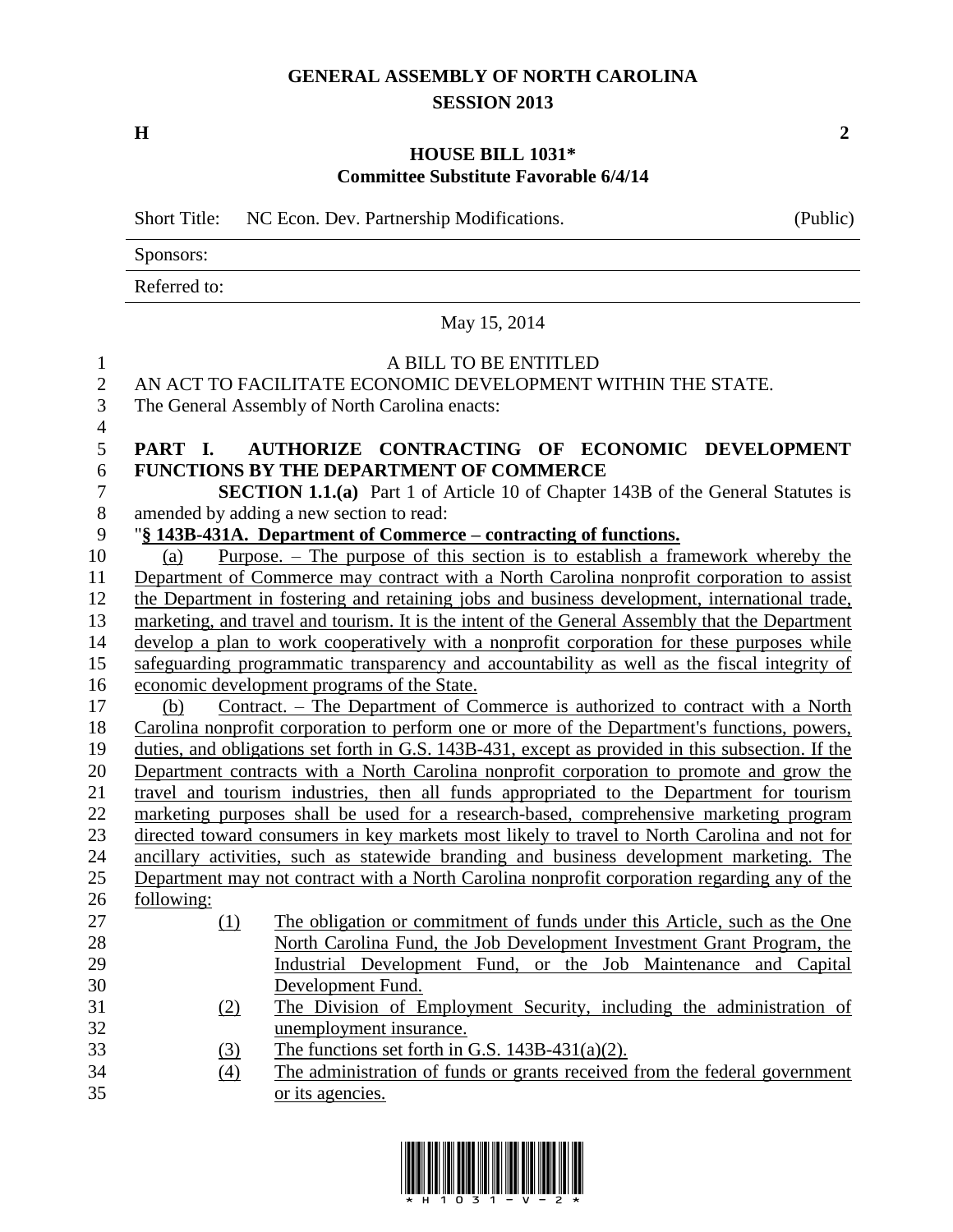### **General Assembly Of North Carolina Session 2013** 1 (c) Oversight. – There is established the Economic Development Accountability  $\&$  Standards Committee, which is a Board as that term is defined in G.S. 138A-3 of the State Government Ethics Act. The Committee shall consist of seven members as follows: the Secretary of Commerce as Chair of the Committee, the Secretary of Transportation, the Secretary of Environment and Natural Resources, the Secretary of Revenue, one member 6 appointed by the Speaker of the House of Representatives, one member appointed by the 7 President Pro Tempore of the Senate, and one member jointly appointed by the Speaker of the President Pro Tempore of the Senate, and one member jointly appointed by the Speaker of the House of Representatives and the President Pro Tempore of the Senate. The members of the Committee who are appointed by the Speaker of the House of Representatives or by the President Pro Tempore of the Senate may not be members of the General Assembly. The Committee shall meet at least quarterly upon the call of the Chair. The duties of the Committee shall include all of the following: (1) Monitoring and oversight of the performance of a contract entered into pursuant to this section by the Department with a North Carolina nonprofit corporation. (2) Receiving, reviewing, and referring complaints regarding the contract or the performance of the North Carolina nonprofit corporation, as appropriate. (3) Requesting enforcement of the contract by the Attorney General or the Department. (4) Auditing, at least biennially, by the Office of State Budget and Management the records of the North Carolina nonprofit corporation with which the Department has contracted pursuant to this section during and after the term of the contract to review financial documents of the corporation, performance of the corporation, and compliance of the corporation with applicable laws. (5) Coordination of economic development grant programs of the State between the Department of Commerce, the Department of Transportation, and the Department of Environment and Natural Resources. (6) Any other duties deemed necessary by the Committee. (d) Limitations. – Prior to contracting with a North Carolina nonprofit corporation pursuant to this section and in order for the North Carolina nonprofit corporation to receive State funds, the following conditions shall be met: (1) At least 45 days prior to entering into or amending in a nontechnical manner a contract authorized by this section, the Department shall submit the contract or amendment, along with a detailed explanation of the contract or amendment, to the Joint Legislative Commission on Governmental Operations and the Fiscal Research Division. (2) The nonprofit corporation adheres to the following governance provisions related to its governing board: a. The board shall be composed of 17 voting members as follows: eight members and the chair appointed by the Governor, four members appointed by the Speaker of the House of Representatives, and four members appointed by the President Pro Tempore of the Senate. The Governor, the Speaker of the House of Representatives, and the President Pro Tempore of the Senate shall each use best efforts to select members so as to reflect the diversity of the State's geography, and the Governor shall use best efforts to ensure that each member appointed by the Governor has expertise in one or more of the following areas: 1. Agribusiness, as recommended by the Commissioner of 51 Agriculture.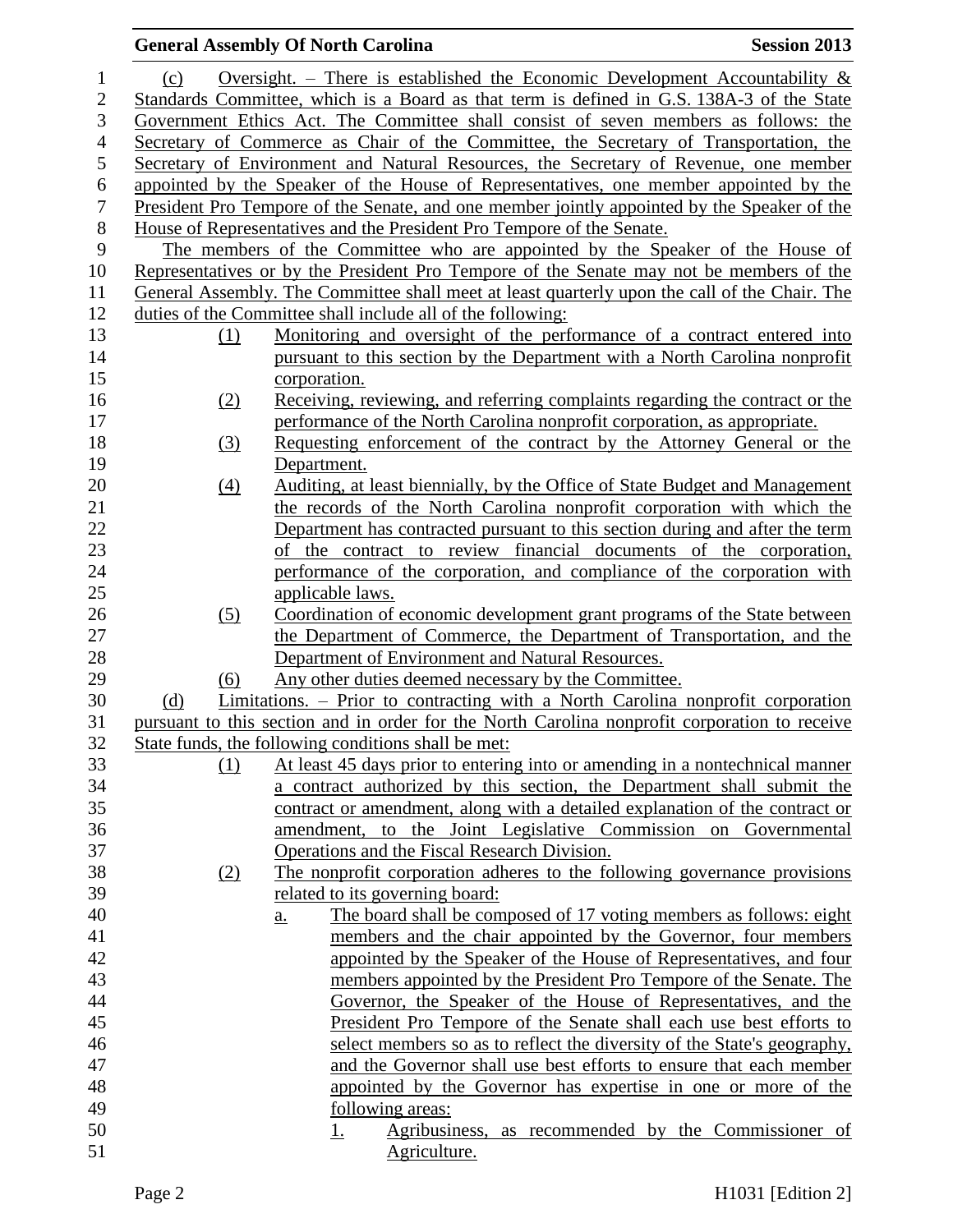| <b>General Assembly Of North Carolina</b> |     |                                                 |                                                |                                                                | <b>Session 2013</b>                                                                                     |
|-------------------------------------------|-----|-------------------------------------------------|------------------------------------------------|----------------------------------------------------------------|---------------------------------------------------------------------------------------------------------|
|                                           |     |                                                 |                                                | Financial services.                                            |                                                                                                         |
|                                           |     |                                                 |                                                | Information technology.                                        |                                                                                                         |
|                                           |     |                                                 |                                                | Biotechnology or life sciences.                                |                                                                                                         |
|                                           |     |                                                 | $\frac{2.}{3.4} \frac{4.}{5.6} \frac{6.}{7.8}$ | Energy.                                                        |                                                                                                         |
|                                           |     |                                                 |                                                | Manufacturing.                                                 |                                                                                                         |
|                                           |     |                                                 |                                                | Military or defense.                                           |                                                                                                         |
|                                           |     |                                                 |                                                |                                                                | Tourism, as recommended by the North Carolina Travel and                                                |
|                                           |     |                                                 |                                                | Tourism Coalition.                                             |                                                                                                         |
|                                           |     |                                                 | 9.                                             |                                                                | Tourism, as recommended by the North Carolina Travel                                                    |
|                                           |     |                                                 |                                                | <b>Industry Association.</b>                                   |                                                                                                         |
|                                           |     | <u>b.</u>                                       |                                                |                                                                | The nonprofit corporation shall comply with the prohibitions on                                         |
|                                           |     |                                                 |                                                |                                                                | lobbying set forth in section $501(c)(3)$ of the Internal Revenue Code.                                 |
|                                           |     |                                                 |                                                | No State officer or employee may serve on the board.           |                                                                                                         |
|                                           |     | $\underline{\mathbf{c}}$ .<br>$\underline{d}$ . |                                                |                                                                | The board shall meet at least quarterly at the call of its chair. Each                                  |
|                                           |     |                                                 |                                                |                                                                | quarter and upon request, the board shall report to the Chair of the                                    |
|                                           |     |                                                 |                                                |                                                                | <b>Economic Development Accountability and Standards Committee on</b>                                   |
|                                           |     |                                                 |                                                | the progress of the State's economic development.              |                                                                                                         |
|                                           |     |                                                 |                                                |                                                                | The board is required to perform the following duties if the                                            |
|                                           |     | e.                                              |                                                |                                                                | Department contracts pursuant to G.S. 143B-431A for                                                     |
|                                           |     |                                                 |                                                | performance<br>of<br>the                                       | the<br>Secretary's<br>responsibilities<br>under                                                         |
|                                           |     |                                                 |                                                | G.S. 143B-434.01:                                              |                                                                                                         |
|                                           |     |                                                 |                                                |                                                                | To provide advice concerning economic and community                                                     |
|                                           |     |                                                 | <u>1.</u>                                      |                                                                | development planning for the State, including a strategic                                               |
|                                           |     |                                                 |                                                |                                                                |                                                                                                         |
|                                           |     |                                                 |                                                |                                                                | business facilities development analysis of existing, available                                         |
|                                           |     |                                                 |                                                | buildings or shell or special-use buildings and sites.         |                                                                                                         |
|                                           |     |                                                 | $2_{\cdot}$                                    |                                                                | To recommend economic development policy to the<br>Secretary of Commerce, the General Assembly, and the |
|                                           |     |                                                 |                                                |                                                                |                                                                                                         |
|                                           |     |                                                 |                                                | Governor.                                                      |                                                                                                         |
|                                           |     |                                                 | <u>3.</u>                                      |                                                                | To recommend annually to the Governor biennial and annual                                               |
|                                           |     |                                                 |                                                | appropriations for economic development programs.<br>To<br>how | coordinate economic<br>best to                                                                          |
|                                           |     |                                                 | <u>4.</u>                                      | recommend                                                      | development efforts among the various agencies and entities,                                            |
|                                           |     |                                                 |                                                |                                                                | including those created by executive order of the Governor,                                             |
|                                           |     |                                                 |                                                |                                                                | that receive economic development appropriations, including                                             |
|                                           |     |                                                 |                                                |                                                                |                                                                                                         |
|                                           |     |                                                 |                                                |                                                                | the assignment of key responsibilities for different aspects of                                         |
|                                           |     |                                                 |                                                |                                                                | economic development and resource allocation and planning                                               |
|                                           |     |                                                 |                                                |                                                                | designed to encourage each agency to focus on its area of                                               |
|                                           |     |                                                 |                                                |                                                                | primary responsibility and not diffuse its resources by                                                 |
|                                           |     |                                                 |                                                | conducting activities assigned to other agencies.              |                                                                                                         |
|                                           | (3) |                                                 |                                                |                                                                | The amount of State funds that may be used for the annual salary of any one                             |
|                                           |     |                                                 |                                                |                                                                | officer, employee, or member of a governing board of the nonprofit                                      |
|                                           |     |                                                 |                                                |                                                                | corporation with which the Department contracts pursuant to this section                                |
|                                           |     |                                                 |                                                |                                                                | shall not exceed the greater of (i) one hundred twenty thousand dollars                                 |
|                                           |     |                                                 |                                                |                                                                | $($120,000)$ or (ii) the amount most recently set by the General Assembly in a                          |
|                                           |     |                                                 |                                                | <b>Current Operations Appropriations Act.</b>                  |                                                                                                         |
|                                           | (4) |                                                 |                                                |                                                                | The nonprofit corporation shall have received from fundraising efforts and                              |
|                                           |     |                                                 |                                                |                                                                | sources, other than State funds, an amount totaling at least two hundred fifty                          |
|                                           |     |                                                 |                                                |                                                                | thousand dollars (\$250,000) to support operations and functions of the                                 |
|                                           |     |                                                 | corporation.                                   |                                                                |                                                                                                         |
| (e)                                       |     |                                                 |                                                |                                                                | Mandatory Contract Terms. - Any contract entered into under this section must                           |
| include all of the following:             |     |                                                 |                                                |                                                                |                                                                                                         |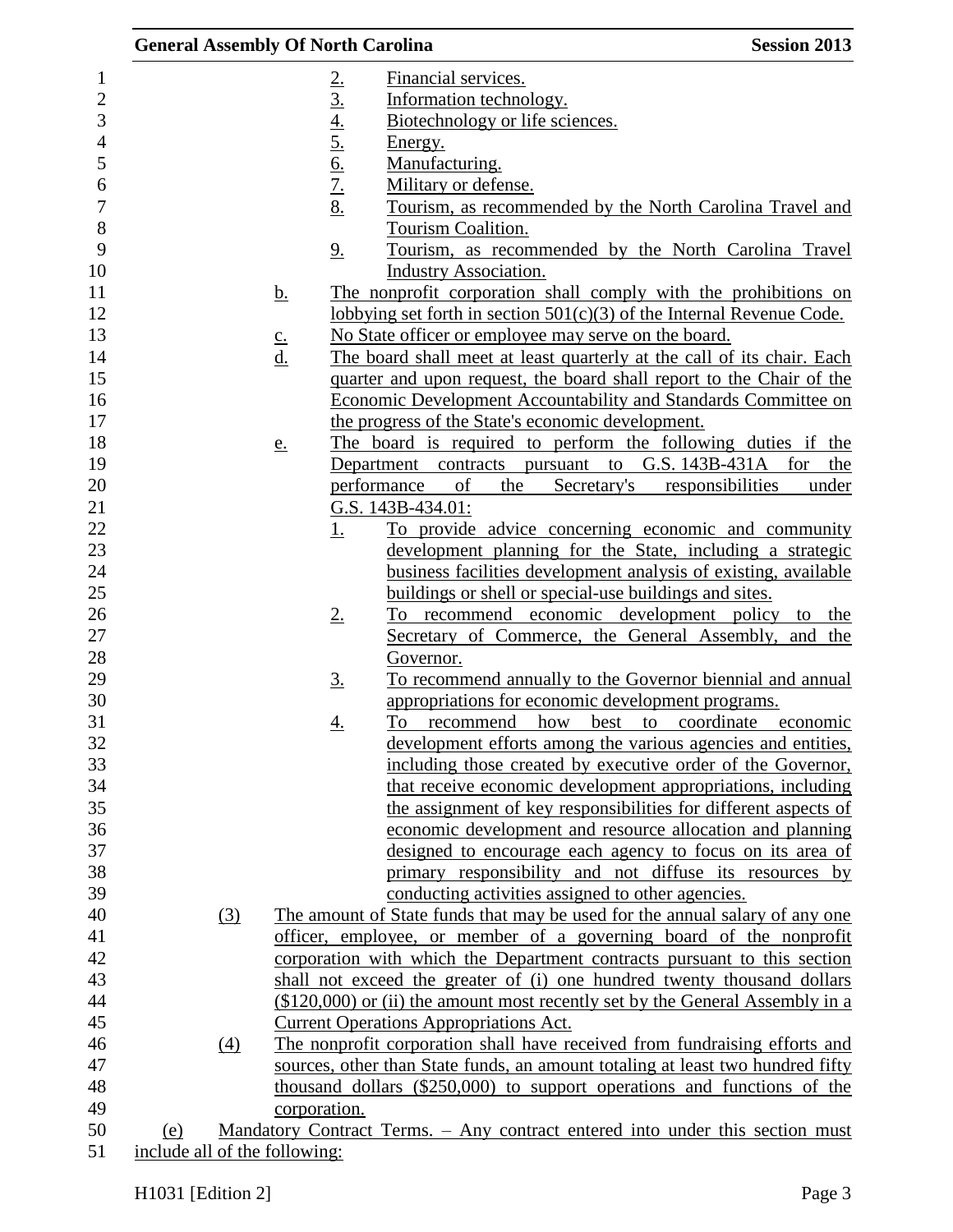|     | <b>General Assembly Of North Carolina</b>                                                                                                  | <b>Session 2013</b> |
|-----|--------------------------------------------------------------------------------------------------------------------------------------------|---------------------|
| (1) | A provision requiring the North Carolina nonprofit corporation provide to                                                                  |                     |
|     | the Joint Legislative Economic Development and Global Engagement                                                                           |                     |
|     | Oversight Committee, the Department of Commerce, and the Fiscal                                                                            |                     |
|     | Research Division a copy of the corporation's annual audited financial                                                                     |                     |
|     | statement within seven days of issuance of the statement.                                                                                  |                     |
| (2) | A provision requiring the nonprofit corporation to provide by September 1                                                                  |                     |
|     | of each year, and more frequently as requested, a report to the Department                                                                 |                     |
|     | prior State fiscal year program activities, objectives, and<br>on                                                                          |                     |
|     | accomplishments and prior State fiscal year itemized expenditures and fund                                                                 |                     |
|     | sources. The report shall also include all of the following:                                                                               |                     |
|     | Jobs anticipated to result from efforts of the nonprofit corporation.<br>$\underline{\mathbf{a}}$ .                                        |                     |
|     | This includes project leads that were not submitted to the Department                                                                      |                     |
|     | for possible discretionary incentives pursuant to Chapter 143 of the                                                                       |                     |
|     | General Statutes.                                                                                                                          |                     |
|     | Developed performance metrics of economic development functions<br><u>b.</u>                                                               |                     |
|     | itemized by county, by development tier area designation, as defined                                                                       |                     |
|     | by G.S. 143B-437.08, and by Collaboration for Prosperity Zones                                                                             |                     |
|     | created pursuant to G.S. 143B-28.1.                                                                                                        |                     |
|     | Any proposed amendments to the areas of expertise required to be<br>$\underline{c}$ .                                                      |                     |
|     | represented on the governing board of the nonprofit corporation.                                                                           |                     |
|     | A detailed explanation of how annual salaries are determined,<br>$\underline{d}$ .                                                         |                     |
|     | including base pay schedules and any additional salary amounts or<br>bonuses that may be earned as a result of job performance. The        |                     |
|     | explanation shall include the proportion of State and private funds for                                                                    |                     |
|     | each position and shall include the means used by the nonprofit                                                                            |                     |
|     | corporation to foster employee efforts for economic development in                                                                         |                     |
|     | <u>rural and low-income areas in the State. Any bonuses paid to</u>                                                                        |                     |
|     | employees shall be based upon overall job performance and not be                                                                           |                     |
|     | based on a specific project lead.                                                                                                          |                     |
|     | Any other information requested by the Department.<br><u>e.</u>                                                                            |                     |
| (3) | A provision providing that, upon termination of the contract, or upon                                                                      |                     |
|     | dissolution of, or repeal by the General Assembly of, the charter of the                                                                   |                     |
|     | nonprofit corporation with which the Department has contracted under this                                                                  |                     |
|     | section, all assets and funds of the nonprofit corporation, including interest                                                             |                     |
|     | on funds, financial and operational records, and the right to receive future                                                               |                     |
|     | funds pursuant to the contract, will be surrendered to the Department within                                                               |                     |
|     | 30 days of the termination, dissolution, or repeal. During the 30-day period,                                                              |                     |
|     | the corporation may not further encumber any assets or funds. For purposes                                                                 |                     |
|     | of this subdivision, assets and funds of the nonprofit corporation include                                                                 |                     |
|     | assets and funds of any subsidiary or affiliate of the nonprofit corporation.                                                              |                     |
|     | An affiliate of the nonprofit corporation exists when both are directly or                                                                 |                     |
|     | indirectly controlled by the same parent corporation or by the same or                                                                     |                     |
|     | associated financial interests by stock ownership, interlocking directors, or                                                              |                     |
|     | by any other means whatsoever, whether the control is direct or through one<br>or more subsidiary, affiliated, or controlled corporations. |                     |
|     | A provision providing that the nonprofit corporation shall adopt and publish                                                               |                     |
| (4) | a resolution or policy containing a code of ethics, conflict of interest policy,                                                           |                     |
|     | and gift policy to guide actions by the governing board members, officers,                                                                 |                     |
|     | and employees of the nonprofit corporation in the performance of their                                                                     |                     |
|     | duties. The resolution or policy required by this subdivision shall address at                                                             |                     |
|     | least all of the following:                                                                                                                |                     |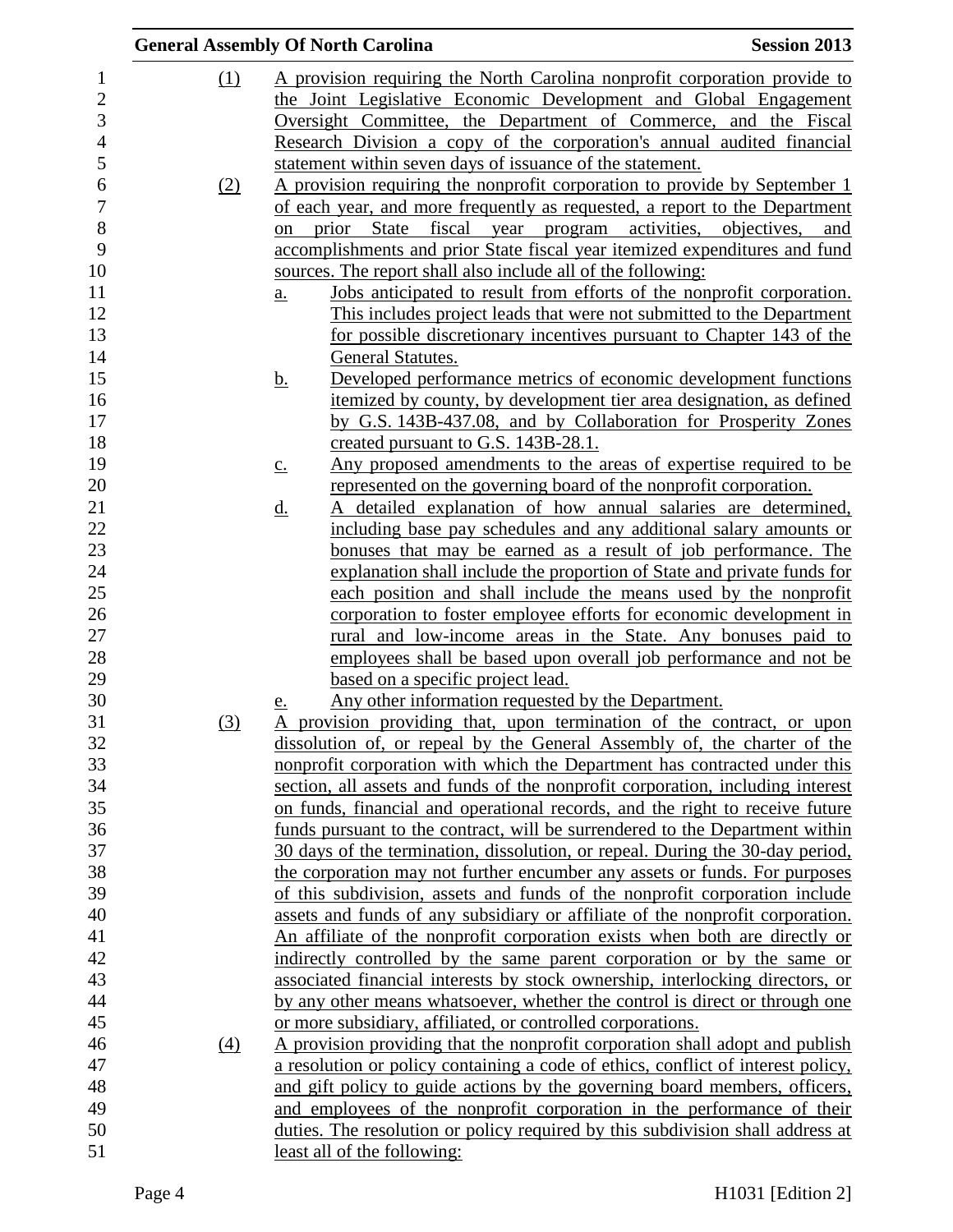|     |                            | <b>General Assembly Of North Carolina</b>                                                                          | <b>Session 2013</b> |
|-----|----------------------------|--------------------------------------------------------------------------------------------------------------------|---------------------|
|     | a.                         | The need to obey all applicable laws regarding actions taken.                                                      |                     |
|     | <u>b.</u>                  | The need to uphold the integrity and independence of the board and                                                 |                     |
|     |                            | the nonprofit corporation.                                                                                         |                     |
|     | $\underline{\mathbf{C}}$ . | The need to avoid impropriety in the exercise of their duties.                                                     |                     |
|     |                            | The need to faithfully perform their duties.                                                                       |                     |
|     | $\frac{d}{e}$              | The need to conduct the affairs of the governing board and the                                                     |                     |
|     |                            | nonprofit corporation in an open and public manner and to avoid                                                    |                     |
|     |                            | conflicts of interest.                                                                                             |                     |
| (5) |                            | The conflict of interest policy required by subdivision (4) of this section                                        |                     |
|     |                            | shall contain at a minimum the information in this subdivision. No subject                                         |                     |
|     |                            | person of the nonprofit corporation may take any official action or use the                                        |                     |
|     |                            | subject person's official position to profit in any manner the subject person,                                     |                     |
|     |                            | the subject person's immediate family, a business with which the subject                                           |                     |
|     |                            | person or the subject person's immediate family has a business association,                                        |                     |
|     |                            | or a client of the subject person or the subject person's immediate family                                         |                     |
|     |                            | with whom the subject person, or the subject person's immediate family, has                                        |                     |
|     |                            | an existing business relationship. No subject person shall attempt to profit                                       |                     |
|     |                            | from a proposed project lead if the profit is greater than that which would be                                     |                     |
|     |                            | realized by other persons living in the area where the project lead is located.                                    |                     |
|     |                            | If the profit under this subdivision would be greater for the subject person                                       |                     |
|     |                            | than other persons living in the area where the project lead is located, not                                       |                     |
|     |                            | only shall the subject person abstain from voting on that issue, but once the                                      |                     |
|     |                            | conflict of interest is apparent, the subject person shall not discuss the                                         |                     |
|     |                            | project lead with any other subject person or representative of the                                                |                     |
|     |                            | Department except to state that a conflict of interest exists. Under this                                          |                     |
|     |                            | subdivision, a subject person is presumed to profit if the profit would be                                         |                     |
|     |                            | realized by the subject person, the subject person's immediate family, a                                           |                     |
|     |                            | business with which the subject person or the subject person's immediate                                           |                     |
|     |                            | family has a business association, or a client of the subject person or the                                        |                     |
|     |                            | subject person's immediate family with whom the subject person, or the                                             |                     |
|     |                            | subject person's immediate family, has an existing business relationship with                                      |                     |
|     |                            | a company that is the subject of a proposed project lead. No subject person,                                       |                     |
|     |                            | in contemplation of official action by the subject person, or in reliance on                                       |                     |
|     |                            | information that was made known to the subject person in the subject                                               |                     |
|     |                            | person's official capacity and that has not been made public, shall (i) acquire                                    |                     |
|     |                            | a pecuniary interest in any property, transaction, or enterprise or gain any                                       |                     |
|     |                            | pecuniary benefit that may be affected by such information or official action                                      |                     |
|     |                            | or (ii) intentionally aid another to do any of the above acts. As used in this                                     |                     |
|     |                            | subdivision, the following terms mean:                                                                             |                     |
|     | <u>a.</u>                  | Board. – The governing board of the nonprofit corporation with                                                     |                     |
|     |                            | which the Department contracts pursuant to this section.                                                           |                     |
|     | <u>b.</u>                  | Board member. - A member of the board.<br>Business association. $- A$ director, employee, officer, or partner of a |                     |
|     | $\underline{c}$ .          | business entity, or owner of more than ten percent (10%) interest in                                               |                     |
|     |                            | any business entity.                                                                                               |                     |
|     | <u>d.</u>                  | Subject person. $-$ A board member, officer, or employee of the                                                    |                     |
|     |                            | nonprofit corporation.                                                                                             |                     |
|     |                            | Department. – The Department of Commerce.                                                                          |                     |
|     | $\frac{e}{f}$              | Immediate family. – Spouse, children, parents, brothers, and sisters.                                              |                     |
|     | g.                         | Official action. – Actions taken in connection with the subject                                                    |                     |
|     |                            | person's duties, including, but not limited to, voting on matters before                                           |                     |
|     |                            |                                                                                                                    |                     |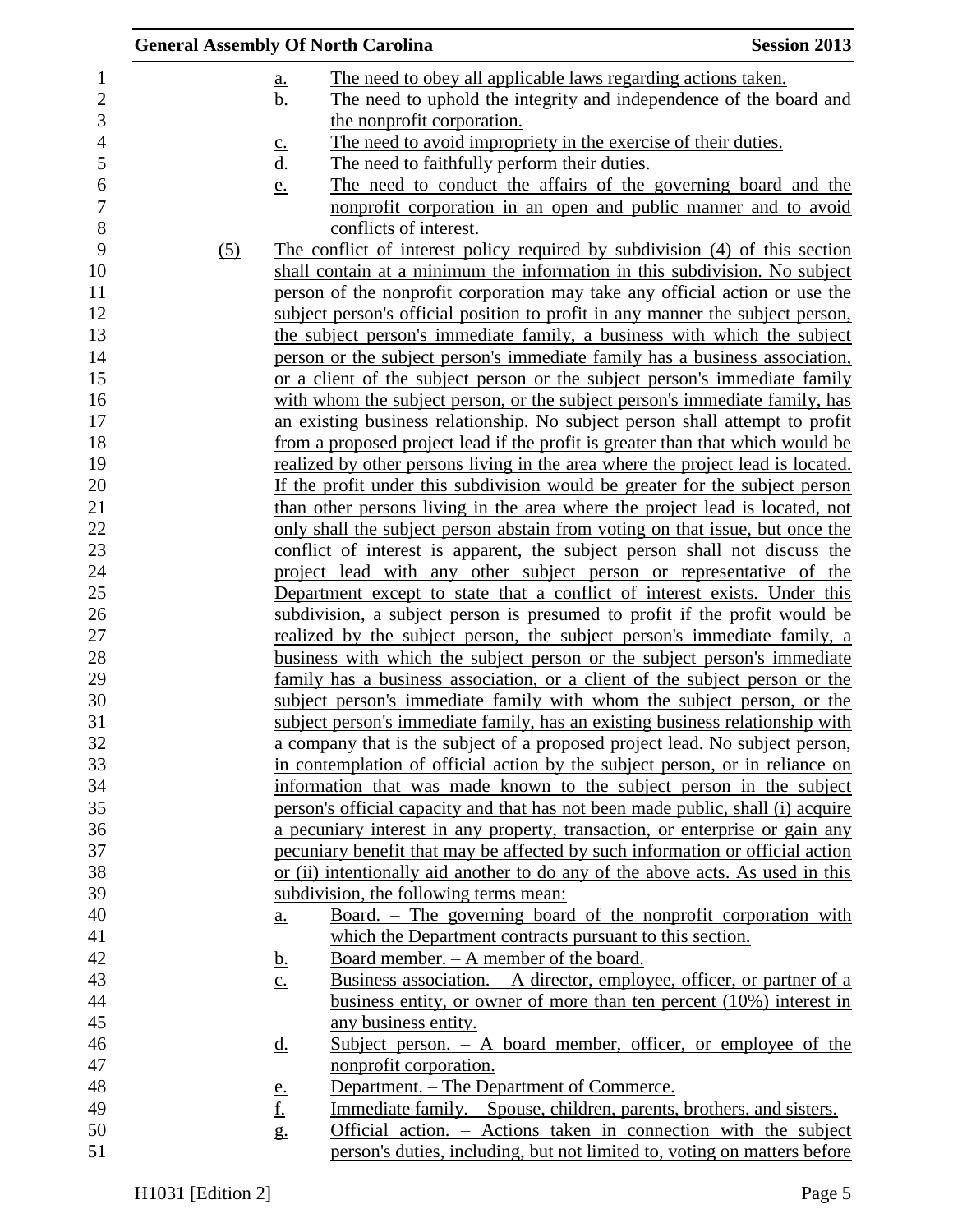|                                |     | <b>General Assembly Of North Carolina</b>                                                                                                       | <b>Session 2013</b> |
|--------------------------------|-----|-------------------------------------------------------------------------------------------------------------------------------------------------|---------------------|
| $\mathbf{1}$<br>$\overline{c}$ |     | the board, proposing or objecting to proposals for economic<br>development actions by the Department, discussing economic                       |                     |
| 3                              |     | development matters with other subject persons or Department staff                                                                              |                     |
| $\overline{\mathcal{L}}$       |     | in an effort to further the matter after the conflict of interest has been                                                                      |                     |
| 5                              |     | discovered, or taking actions in the course and scope of the position                                                                           |                     |
| 6                              |     | as a subject person and actions leading to or resulting in profit.                                                                              |                     |
| $\overline{7}$                 |     | <u> Profit. – Receive monetary or economic gain or benefit, including an</u><br>h.                                                              |                     |
| 8                              |     | increase in value whether or not recognized by sale or trade.                                                                                   |                     |
| 9                              | (6) | The gift policy required by subdivision (4) of this subsection shall at a                                                                       |                     |
| 10                             |     | minimum prohibit an employee, officer, or member of the board of the                                                                            |                     |
| 11                             |     | corporation from knowingly accepting a gift from a person whom the                                                                              |                     |
| 12                             |     | employee, officer, or member of the board knows or has reason to know (i)                                                                       |                     |
| 13                             |     | is seeking to do business of any kind in the State or (ii) has financial                                                                        |                     |
| 14                             |     | interests that may be substantially and materially affected, in a manner                                                                        |                     |
| 15                             |     | distinguishable from the public generally, by the performance or                                                                                |                     |
| 16                             |     | nonperformance of official duties of the employee, officer, or member of the                                                                    |                     |
| 17                             |     | board. This prohibition shall not apply to either of the following:                                                                             |                     |
| 18                             |     | Gifts given to the employee, officer, or member of the board where<br>$\underline{\mathbf{a}}$ .                                                |                     |
| 19                             |     | the gift is food or beverages, transportation, lodging, entertainment or                                                                        |                     |
| 20                             |     | related expenses associated with industry recruitment, promotion of                                                                             |                     |
| 21                             |     | international trade, or the promotion of travel and tourism, and the                                                                            |                     |
| 22<br>23                       |     | employee, officer, or member of the board is responsible for                                                                                    |                     |
| 24                             |     | conducting the business on behalf of the State, provided (i) the<br>employee, officer, or member of the board did not solicit the gift and      |                     |
| 25                             |     | did not accept the gift in exchange for the performance or                                                                                      |                     |
| 26                             |     | nonperformance of corporate duties, and (ii) the employee, officer, or                                                                          |                     |
| 27                             |     | member of the board reports electronically to the corporation within                                                                            |                     |
| 28                             |     | 30 days of receipt of the gift, including a description and value of the                                                                        |                     |
| 29                             |     | gift and a description of how the gift contributed to industry                                                                                  |                     |
| 30                             |     | recruitment, promotion of international trade, or the promotion of                                                                              |                     |
| 31                             |     | travel and tourism.                                                                                                                             |                     |
| 32                             |     | <u>b.</u><br>Gifts of personal property valued at less than one hundred dollars                                                                 |                     |
| 33                             |     | $($100.00)$ given to the employee, officer, or member of the board in                                                                           |                     |
| 34                             |     | the commission of corporate duties if the gift is given as a personal                                                                           |                     |
| 35                             |     | gift in another country as part of an overseas trade mission and the                                                                            |                     |
| 36                             |     | giving and receiving of such personal gifts is considered a customary                                                                           |                     |
| 37                             |     | protocol in the other country.                                                                                                                  |                     |
| 38                             | (7) | A provision providing that the nonprofit corporation maintain a record                                                                          |                     |
| 39                             |     | containing the name of all persons who have contributed to the nonprofit                                                                        |                     |
| 40                             |     | corporation, the date of each contribution, and the aggregate total of all                                                                      |                     |
| 41                             |     | contributions to the nonprofit corporation. The nonprofit corporation shall                                                                     |                     |
| 42                             |     | include the record in the report required to be filed with the Department                                                                       |                     |
| 43                             |     | pursuant to subdivision (2) of subsection (e) of this section.                                                                                  |                     |
| 44                             | (8) | A provision requiring the nonprofit corporation to maintain separate                                                                            |                     |
| 45                             |     | accounting records for and separate accounts for State and private funds and                                                                    |                     |
| 46                             |     | prohibiting any commingling of State and private funds. Records and                                                                             |                     |
| 47                             |     | accounts must be maintained according to generally accepted accounting                                                                          |                     |
| 48<br>49                       |     | principles.                                                                                                                                     |                     |
| 50                             | (9) | A provision stating that the nonprofit corporation will not engage in the<br>awarding of grants of the public or private funds of the nonprofit |                     |
| 51                             |     | corporation.                                                                                                                                    |                     |
|                                |     |                                                                                                                                                 |                     |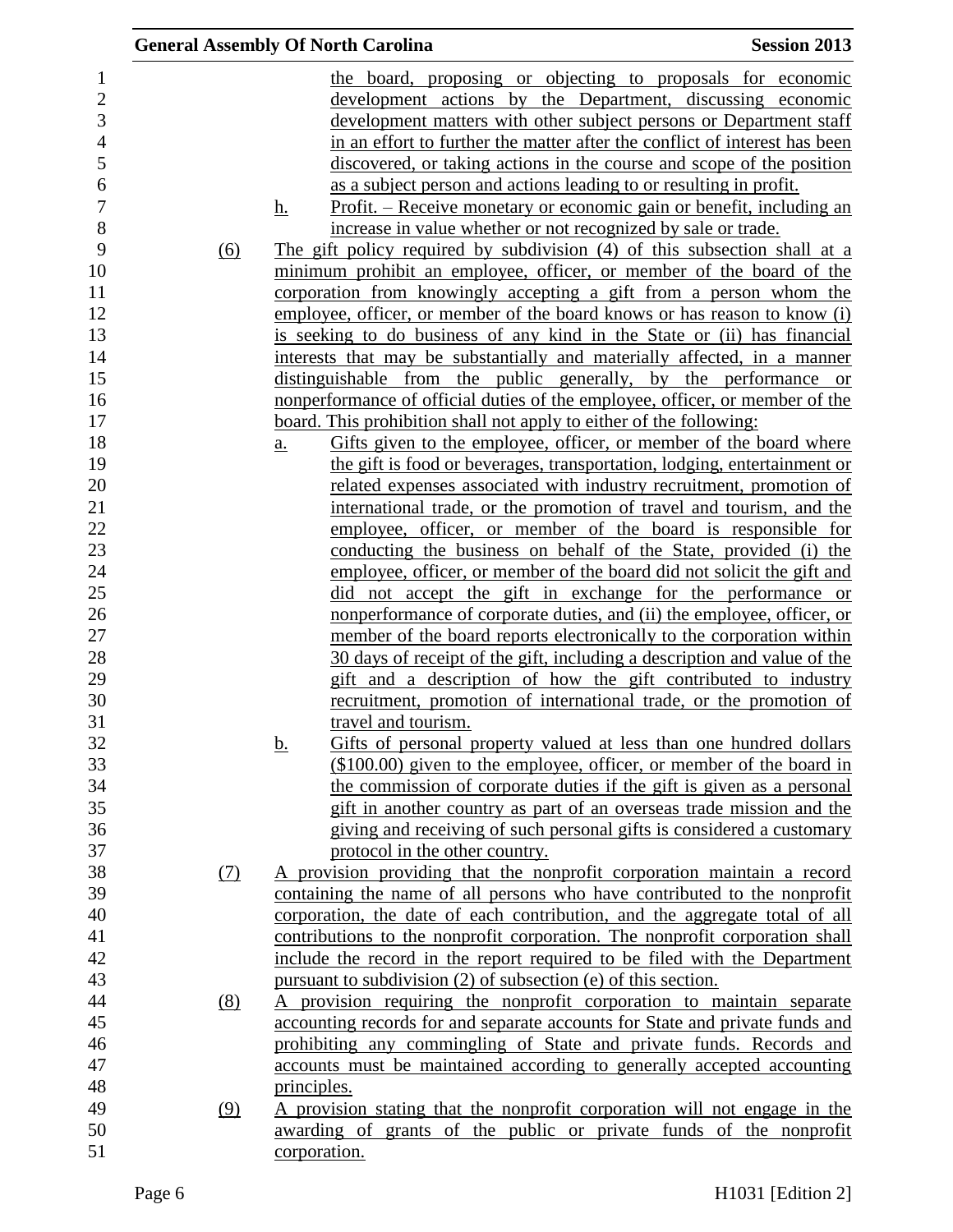|                |            | <b>General Assembly Of North Carolina</b>                                                                                         | <b>Session 2013</b> |
|----------------|------------|-----------------------------------------------------------------------------------------------------------------------------------|---------------------|
| $\mathbf{1}$   | (10)       | A provision limiting the term of the contract to no more than five years. The                                                     |                     |
| $\mathbf{2}$   |            | term of the contract may be extended in one-year increments up to four                                                            |                     |
| 3              |            | times after no less than four-fifths of the original contract term has passed. A                                                  |                     |
| $\overline{4}$ |            | contract extension may not extend the remaining term of the contract,                                                             |                     |
| 5              |            | including the term of the extension, to more than two years. Nothing in this                                                      |                     |
| 6              |            | subdivision shall be construed as a prohibition against entering into a new                                                       |                     |
| $\overline{7}$ |            | contract with the nonprofit corporation.                                                                                          |                     |
| 8              | (11)       | A provision limiting the severance pay for the chief executive officer and                                                        |                     |
| 9              |            | other officers of the nonprofit corporation to no more than the lesser of the                                                     |                     |
| 10             |            | following:                                                                                                                        |                     |
| 11             |            | The salary limitation contained in subdivision $(3)$ of subsection $(d)$ of<br>a.                                                 |                     |
| 12             |            | this section.                                                                                                                     |                     |
| 13             |            | The salary limitation contained in subdivision $(3)$ of subsection $(d)$ of<br><u>b.</u>                                          |                     |
| 14             |            | this section multiplied by a fraction, the numerator of which is the                                                              |                     |
| 15             |            | number of whole years the chief officer has been chief officer of the                                                             |                     |
| 16             |            | corporation and the denominator of which is four.                                                                                 |                     |
| 17             | (12)       | A provision requiring annual certification by the nonprofit corporation that it                                                   |                     |
| 18             |            | is in compliance with the following:                                                                                              |                     |
| 19             |            | The requirements of Chapter 55A of the General Statutes.<br><u>a.</u>                                                             |                     |
| 20<br>21       |            | The requirements of each of the provisions listed in subsection (e) of<br>b.                                                      |                     |
| 22             |            | this section. For any provision in this subsection that the nonprofit                                                             |                     |
| 23             |            | corporation did not comply with, the corporation shall provide a<br>detailed explanation of the circumstances and time of the     |                     |
|                |            | noncompliance.                                                                                                                    |                     |
| 24<br>25       | (13)       | A provision requiring the nonprofit corporation to comply with and perform                                                        |                     |
| 26             |            | the duties set out in G.S. 143B-434.2 in the event the Department contracts                                                       |                     |
| 27             |            | with the nonprofit corporation to promote and market tourism.                                                                     |                     |
| 28             | (14)       | A provision requiring the nonprofit corporation to receive from fund-raising                                                      |                     |
| 29             |            | efforts and sources other than State funds an amount totaling at least five                                                       |                     |
| 30             |            | million seven hundred fifty thousand dollars (\$5,750,000) during the term of                                                     |                     |
|                |            | the contract to support operations and functions of the corporation. The                                                          |                     |
|                |            | corporation shall raise at least seven hundred fifty thousand dollars                                                             |                     |
| 33<br>34       |            | (\$750,000) during the first year of the term of the contract and shall raise at                                                  |                     |
|                |            | least one million two hundred fifty thousand dollars (\$1,250,000) during                                                         |                     |
| 35             |            | each subsequent year of the term of the contract. Amounts raised prior to                                                         |                     |
| 36             |            | entering the contract or during a year preceding the current year of the                                                          |                     |
| 37             |            | contract shall not apply to the amount required to be raised during the                                                           |                     |
| 38<br>39       |            | current year.                                                                                                                     |                     |
|                | (15)       | A provision that the limitation of G.S. 143C-6-8 applies.                                                                         |                     |
|                | (f)        | Report. – By September 30 of each year, and more frequently as requested, the                                                     |                     |
| 41<br>42       |            | Department shall submit a report to the Joint Legislative Commission on Governmental                                              |                     |
|                |            | Operations, the Joint Legislative Economic Development and Global Engagement Oversight                                            |                     |
| 43             |            | Committee, and the Fiscal Research Division on any performance for which the Department                                           |                     |
| 44<br>45       |            | has contracted pursuant to this section. The report shall contain, at a minimum, each of the                                      |                     |
|                | following: |                                                                                                                                   |                     |
| 46             | (1)        | A copy of the most recent report required by the Department pursuant to<br>subdivision $(2)$ of subsection $(e)$ of this section. |                     |
| 47<br>48       |            | An executive summary of the report required by subdivision (1) of this                                                            |                     |
|                | (2)        | subsection.                                                                                                                       |                     |
| 49             | (3)        | A listing of each entity referred to the Department by a North Carolina                                                           |                     |
| 50<br>51       |            | nonprofit corporation with which the Department contracts pursuant to this                                                        |                     |
|                |            |                                                                                                                                   |                     |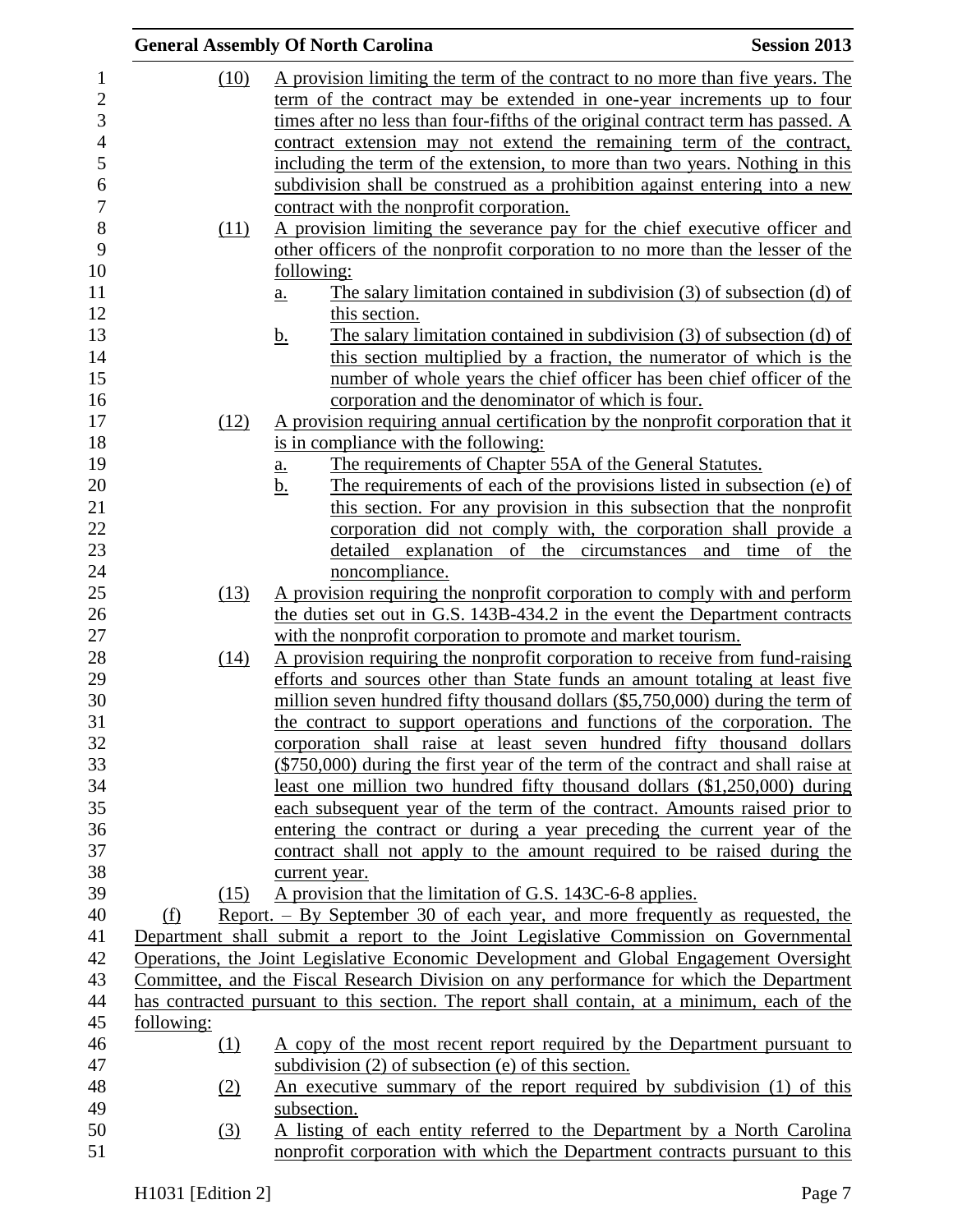|           |     | <b>General Assembly Of North Carolina</b>                                                          | <b>Session 2013</b> |
|-----------|-----|----------------------------------------------------------------------------------------------------|---------------------|
|           |     | section and any other information the Secretary determines is necessary or                         |                     |
|           |     | that is specifically requested in writing.                                                         |                     |
|           | (4) | An explanation of the response by the Department to any notifications of                           |                     |
|           |     | noncompliance submitted to the Department by the nonprofit corporation, as                         |                     |
|           |     | required by G.S. 143B-431A(e), including actions taken by the Department                           |                     |
|           |     | to prevent repeat or similar instances of noncompliance.                                           |                     |
|           |     |                                                                                                    |                     |
|           | (5) | For each activity in which the Secretary of Commerce solicits funds for the                        |                     |
|           |     | corporation, as permitted by subsection (i) of this section, a listing of each                     |                     |
|           |     | activity, including the date and the name of each person or entity from whom                       |                     |
|           |     | funds were solicited.                                                                              |                     |
|           | (6) | If the nonprofit corporation or any affiliated entity of the corporation has                       |                     |
|           |     | received, directly or indirectly, any gift, contribution, or item or service of                    |                     |
|           |     | value for which fair market value was not paid and if an entity making the                         |                     |
|           |     | gift or contribution receives an award, a list of the entity and the amount of                     |                     |
|           |     | the award.                                                                                         |                     |
| (g)       |     | <u> Public Funds. – A North Carolina nonprofit corporation with which the Department</u>           |                     |
| contracts |     | pursuant to this section shall comply with the requirements provided in this                       |                     |
|           |     | subsection regarding the use of State funds.                                                       |                     |
|           | (1) | Interest earned on State funds after receipt of the funds by the nonprofit                         |                     |
|           |     | corporation shall be used for the same purposes for which the principal was                        |                     |
|           |     | to be used.                                                                                        |                     |
|           | (2) | The travel and personnel policies and regulations of the State of North                            |                     |
|           |     | Carolina Budget Manual limiting reimbursement for expenses of State                                |                     |
|           |     | employees apply to reimbursements for expenses of officers, employees, or                          |                     |
|           |     | members of a governing board of the nonprofit corporation. Deviations from                         |                     |
|           |     | the policies and regulations shall be approved by the Secretary.                                   |                     |
|           | (3) | State funds shall not be used to hire a lobbyist.                                                  |                     |
| (h)       |     | Applicable Laws. - A North Carolina nonprofit corporation with which the                           |                     |
|           |     | Department contracts pursuant to this section is subject to the requirements and the exceptions    |                     |
|           |     | of (i) Chapter 132 of the General Statutes and (ii) Article 33C of Chapter 143 of the General      |                     |
| Statutes. |     |                                                                                                    |                     |
| (i)       |     | <u> Prohibition. – A State officer or employee, other than the Secretary of Commerce,</u>          |                     |
|           |     | shall not solicit funds for a North Carolina nonprofit corporation with which the Department       |                     |
|           |     | contracts pursuant to this section. The Secretary of Commerce may solicit funds for the            |                     |
|           |     | nonprofit corporation pursuant to G.S. $138A-31(b)(5)$ .                                           |                     |
| (i)       |     | Benefits. - An officer, employee, or member of a governing board of a North                        |                     |
|           |     | Carolina nonprofit corporation with which the Department contracts pursuant to this section is     |                     |
|           |     | not a State employee, is not covered by Chapter 126 of the General Statutes, and is not entitled   |                     |
|           |     | to State-funded employee benefits, including membership in the Teachers' and State                 |                     |
|           |     | Employees' Retirement System and the State Health Plan for Teachers and State Employees."          |                     |
|           |     | <b>SECTION 1.1.(b)</b> G.S. 143B-431A(i), as enacted by this act, does not apply to                |                     |
|           |     | employees of the Department of Commerce, other than employees involved in the                      |                     |
|           |     | recommendation and administration of State economic development incentive programs, prior          |                     |
|           |     |                                                                                                    |                     |
|           |     | to the time the Department contracts with a North Carolina nonprofit corporation pursuant to       |                     |
| this act. |     |                                                                                                    |                     |
|           |     | <b>SECTION 1.1.(c)</b> G.S. 132-6(d) reads as rewritten:                                           |                     |
| " $(d)$   |     | Notwithstanding the provisions of subsections (a) and (b) of this section, public                  |                     |
|           |     | records relating to the proposed expansion or location of specific business or industrial projects |                     |
|           |     | may be withheld so long as their inspection, examination or copying would frustrate the            |                     |
|           |     | purpose for which such public records were created; provided, however, that nothing herein         |                     |
|           |     | shall be construed to permit the withholding of public records relating to general economic        |                     |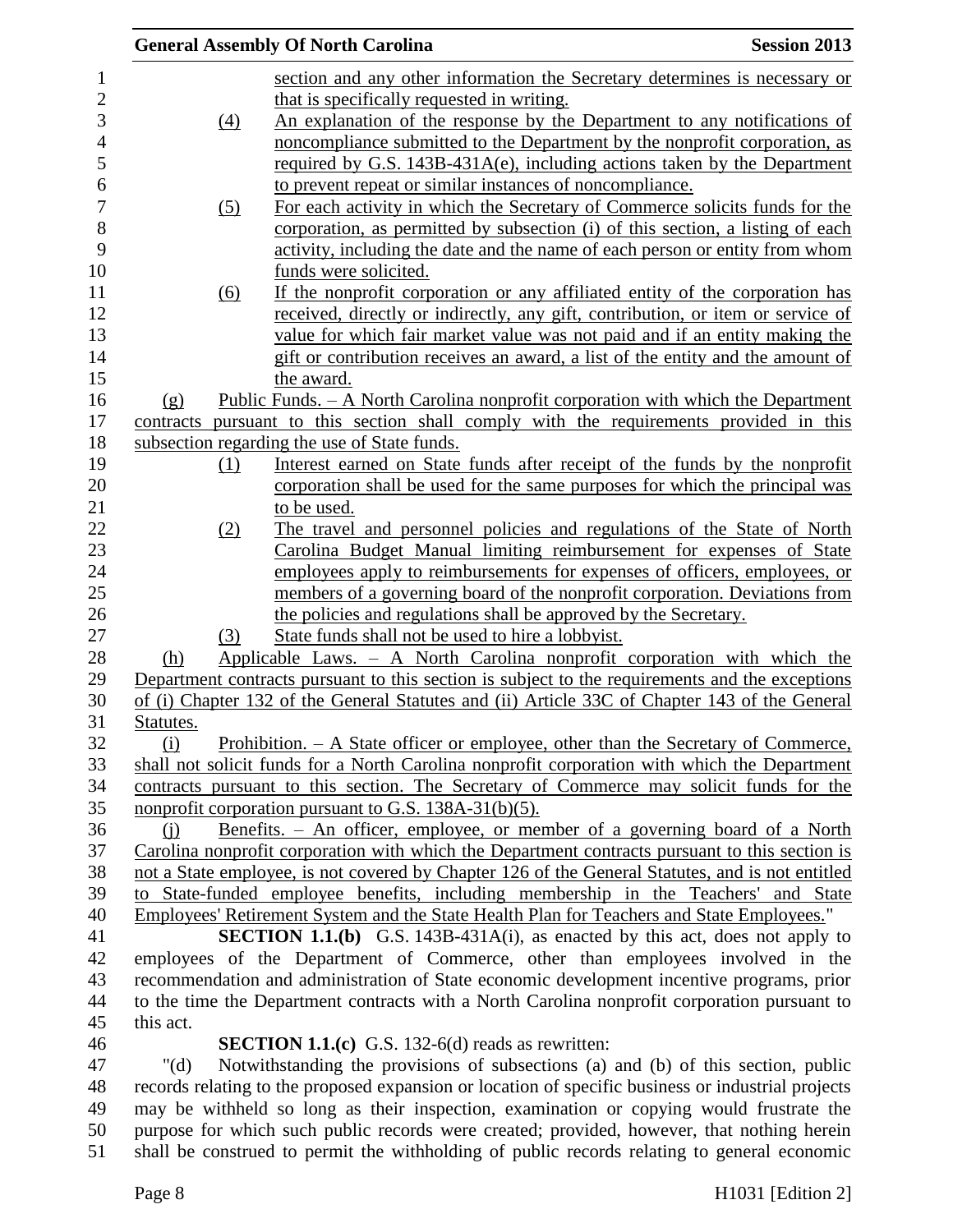# **General Assembly Of North Carolina Session 2013**

| $\mathbf{1}$   |                                  | development policies or activities. Once the State, a local government, or the specific business                                         |
|----------------|----------------------------------|------------------------------------------------------------------------------------------------------------------------------------------|
| $\mathfrak{2}$ |                                  | has announced a commitment by the business to expand or locate a specific project in this State                                          |
| 3              |                                  | or a final decision not to do so and the business has communicated that commitment or decision                                           |
| $\overline{4}$ |                                  | to the State or local government agency involved with the project, and that the business will                                            |
| 5              |                                  | receive a discretionary incentive for the project pursuant to Chapter 143B of the General                                                |
| 6              |                                  | Statutes, the provisions of this subsection allowing public records to be withheld by the agency                                         |
| $\tau$         |                                  | no longer apply. If the specific business has requested discretionary incentives for the project                                         |
| $8\,$          |                                  | pursuant to Chapter 143B of the General Statutes, but decides to not expand or locate the                                                |
| 9              |                                  | project in this State or does not receive such discretionary incentives, then the only records that                                      |
| 10             |                                  | are subject to disclosure pursuant to this Chapter are the records submitted to the Department of                                        |
| 11             |                                  | Commerce by the nonprofit corporation with which the Department contracts pursuant to                                                    |
| 12             |                                  | G.S. 143B-431A. If a business decides to expand or locate a specific project in this State, but                                          |
| 13             |                                  | the nonprofit corporation with which the Department contracts pursuant to G.S. 143B-431A                                                 |
| 14             |                                  | does not submit any documentation to the Department regarding a request for any discretionary                                            |
| 15             |                                  | incentives by the State pursuant to Chapter 143B of the General Statutes, and the business does                                          |
| 16             |                                  | not receive any such discretionary incentives, then any records regarding such project are not                                           |
| 17             |                                  | subject to disclosure pursuant to this Chapter. Once the provisions of this subsection no longer                                         |
| 18             |                                  | apply, the agency shall disclose as soon as practicable, and within 25 business days, public                                             |
| 19             |                                  | records requested for the announced project that are not otherwise made confidential by law.                                             |
| 20             |                                  | An announcement that a business or industrial project has committed to expand or locate in the                                           |
| 21             |                                  | State shall not require disclosure of local government records relating to the project if the                                            |
| 22             |                                  | business has not selected a specific location within the State for the project. Once a specific                                          |
| 23             |                                  | location for the project has been determined, local government records must be disclosed, upon                                           |
| 24             |                                  | request, in accordance with the provisions of this section. For purposes of this section, "local                                         |
| 25             |                                  | government records" include records maintained by the State that relate to a local government's                                          |
|                |                                  |                                                                                                                                          |
| 26             | efforts to attract the project." |                                                                                                                                          |
| 27             |                                  | <b>SECTION 1.2.(a)</b> G.S. 143B-434 is repealed.                                                                                        |
| 28             |                                  | <b>SECTION 1.2.(b)</b> G.S. 143B-434.01 reads as rewritten:                                                                              |
| 29             |                                  | "§ 143B-434.01. Comprehensive Strategic Economic Development Plan.                                                                       |
| 30             | (a)                              | Definitions. – The following definitions apply in this section:                                                                          |
| 31             | $\bigoplus$                      | Board. - The Economic Development Board.                                                                                                 |
| 32             |                                  |                                                                                                                                          |
| 33             | (6)                              | Secretary. – The Secretary of Commerce or the governing board of a North                                                                 |
| 34             |                                  | Carolina nonprofit corporation with which the Department contracts                                                                       |
| 35             |                                  | G.S. 143B-431A for the performance of the Secretary's<br>pursuant to                                                                     |
| 36             |                                  | responsibilities under this section.                                                                                                     |
| 37             | (b)                              | Board to Prepare-Plan. - The Board-Secretary shall prepare-review and update the                                                         |
| 38             |                                  | existing Plan by April 1, 1994 on or before April 1 of each year. The Board shall review and                                             |
| 39             |                                  | update this Plan by April 1 of each year. The original Plan shall cover a period of four years                                           |
| 40             |                                  | and each annual update shall extend the time frame by one year so that a four-year plan is                                               |
| 41             |                                  | always in effect. The Board Secretary shall provide copies of the Plan and each annual update                                            |
| 42             |                                  | to the Governor and the Joint Legislative Commission on Governmental Operations. The Plan                                                |
| 43             |                                  | shall encompass all of the components set out in this section.                                                                           |
| 44             | (c)                              | Purpose. – The purpose of this section is to require the Board-Secretary to apply                                                        |
| 45             |                                  | strategic planning principles to its economic development efforts. This requirement is expected                                          |
| 46             | to result in:                    |                                                                                                                                          |
| 47             | (1)                              | The selection of a set of priority development objectives that recognizes the                                                            |
| 48             |                                  | increasingly competitive economic environment and addresses the changing                                                                 |
| 49             |                                  | needs of the State in a more comprehensive manner.                                                                                       |
| 50<br>51       | (2)<br>(3)                       | The effective utilization of available and limited resources.<br>A commitment to achieve priority objectives and to sustain the process. |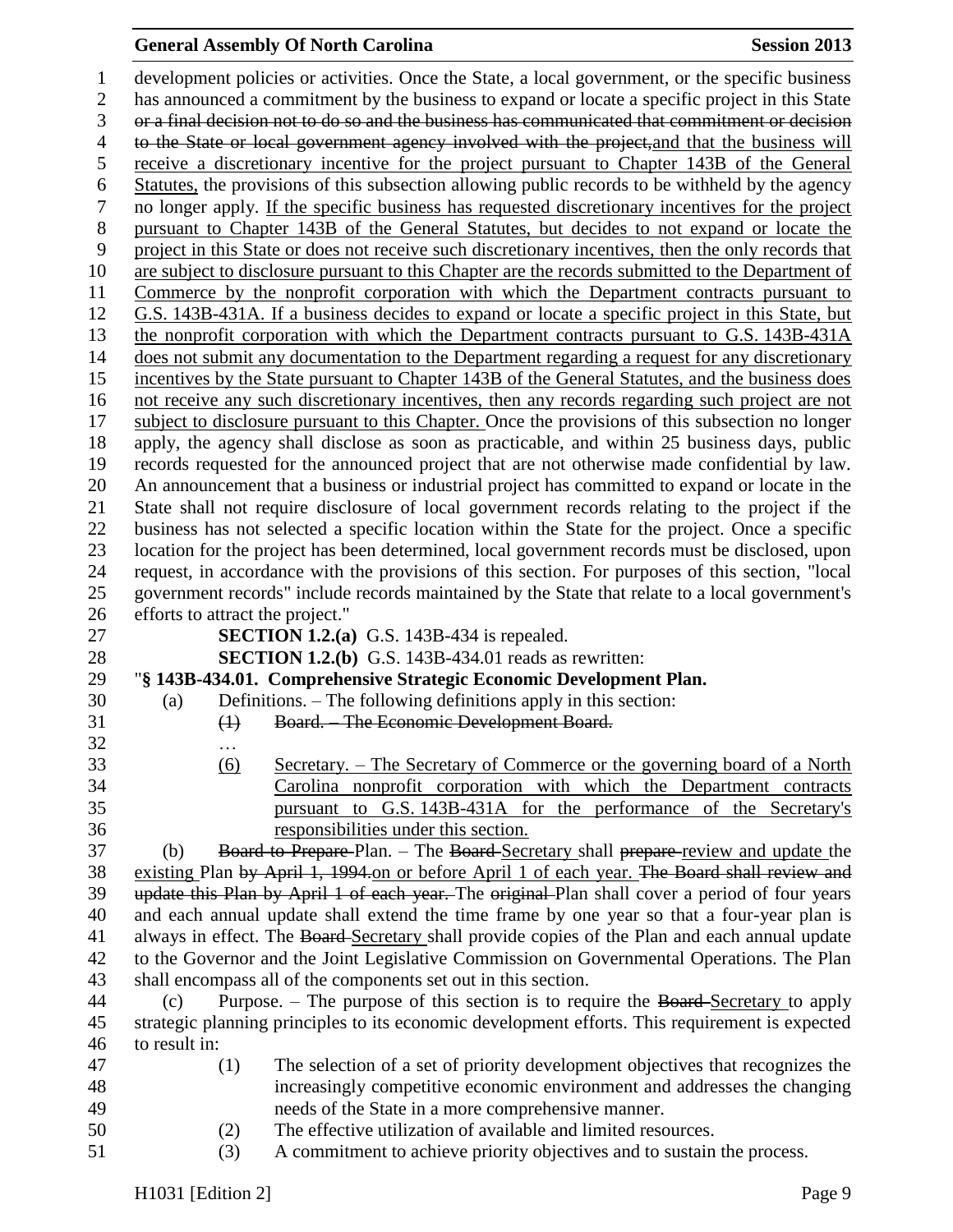|     |     | <b>General Assembly Of North Carolina</b>                                                         | <b>Session 2013</b> |
|-----|-----|---------------------------------------------------------------------------------------------------|---------------------|
| (d) | (1) | Public and Private Input. – At each stage as it develops and updates the Plan,                    |                     |
|     |     | the Board-Secretary shall solicit input from all parties involved in economic                     |                     |
|     |     | development in North Carolina, including:                                                         |                     |
|     |     | Each of the programs and organizations that, for State budget<br>a.                               |                     |
|     |     | purposes, identifies economic development as one of its global goals.                             |                     |
|     |     | Local economic development departments and regional economic<br>$\mathbf b$ .                     |                     |
|     |     | development organizations.                                                                        |                     |
|     |     | The Board of Governors of The University of North Carolina.                                       |                     |
|     |     | c.                                                                                                |                     |
|     | (2) | The Board-Secretary shall also hold hearings in each of the Regions to solicit                    |                     |
|     |     | public input on economic development before the initial Plan is completed.                        |                     |
|     |     | The purposes of the public hearings are to:                                                       |                     |
|     |     | Assess the strengths and weaknesses of recent regional economic<br>a.                             |                     |
|     |     | performance.                                                                                      |                     |
|     |     | Examine the status and competitive position of the regional resource<br>$\mathbf b$ .             |                     |
|     |     | base.                                                                                             |                     |
|     |     | Identify and seek input on issues that are key to improving the<br>c.                             |                     |
|     |     | economic well-being of the Region.                                                                |                     |
|     |     | The Board-Secretary shall hold additional hearings from time to time to                           |                     |
|     |     | solicit public input regarding economic development activities.                                   |                     |
|     | (3) | Each component of the Plan shall be based on this broad input and, to the                         |                     |
|     |     | extent possible, upon a consensus among all affected parties. The Board                           |                     |
|     |     | Secretary shall coordinate its planning process with any State capital                            |                     |
|     |     | development planning efforts affecting State infrastructure such as roads and                     |                     |
|     |     | water and sewer facilities.                                                                       |                     |
| (e) |     | Environmental Scan. – The first step in developing the Plan shall be to develop an                |                     |
|     |     | environmental scan based on the input from economic development parties and the public and        |                     |
|     |     | on information about the economic environment in North Carolina. To prepare the scan, the         |                     |
|     |     | Board-Secretary shall gather the following-information required in this subsection and ensure     |                     |
|     |     | that the information is updated periodically. The updated information may be provided in          |                     |
|     |     | whatever format and through whatever means is most efficient. The information required to         |                     |
|     |     | prepare the scan includes all of the following:                                                   |                     |
|     |     |                                                                                                   |                     |
| (f) |     | Repealed by Session Laws 2012-142, s. $13.4(a)$ , effective July 1, 2012.                         |                     |
| (g) |     | Vision and Mission Statements. – The Board-Secretary shall develop a vision                       |                     |
|     |     | statement for economic development that would describe the preferred future for North             |                     |
|     |     | Carolina and what North Carolina would be like if all economic development efforts were           |                     |
|     |     | successful. The Board Secretary shall then develop a mission statement that outlines the basic    |                     |
|     |     | purpose of each of North Carolina's economic development programs. Because special purpose        |                     |
|     |     | nonprofit organizations are uniquely situated to conduct the entrepreneurial and high-risk        |                     |
|     |     | activity of investing in and supporting new business creation in the State, they should be        |                     |
|     |     |                                                                                                   |                     |
|     |     | assigned a dominant role in this key component of economic development activity.                  |                     |
| (h) |     | Goals and Objectives. - The Board-Secretary, using data from the public input and                 |                     |
|     |     | the environmental scan, shall formulate a list of goals and objectives. Goals shall be            |                     |
|     |     | long-range, four years or more, and shall address both needs of economically distressed           |                     |
|     |     | Regions and counties as well as opportunities for Regions and counties not distressed. The        |                     |
|     |     | goals shall be developed with realism but should also be selected so as to encourage every        |                     |
|     |     | Region and county within the State to develop to its maximum potential. Objectives shall be       |                     |
|     |     | one year or less in scope and shall, if achieved, lead to the realization of the goals formulated |                     |
|     |     | by the Board-Secretary as provided in this section.                                               |                     |
|     |     | Both gools and objectives should be stated largely in economic terms, that is they should         |                     |

 Both goals and objectives should be stated largely in economic terms, that is, they should be related to specific population, employment, demographic targets, or economic sector targets.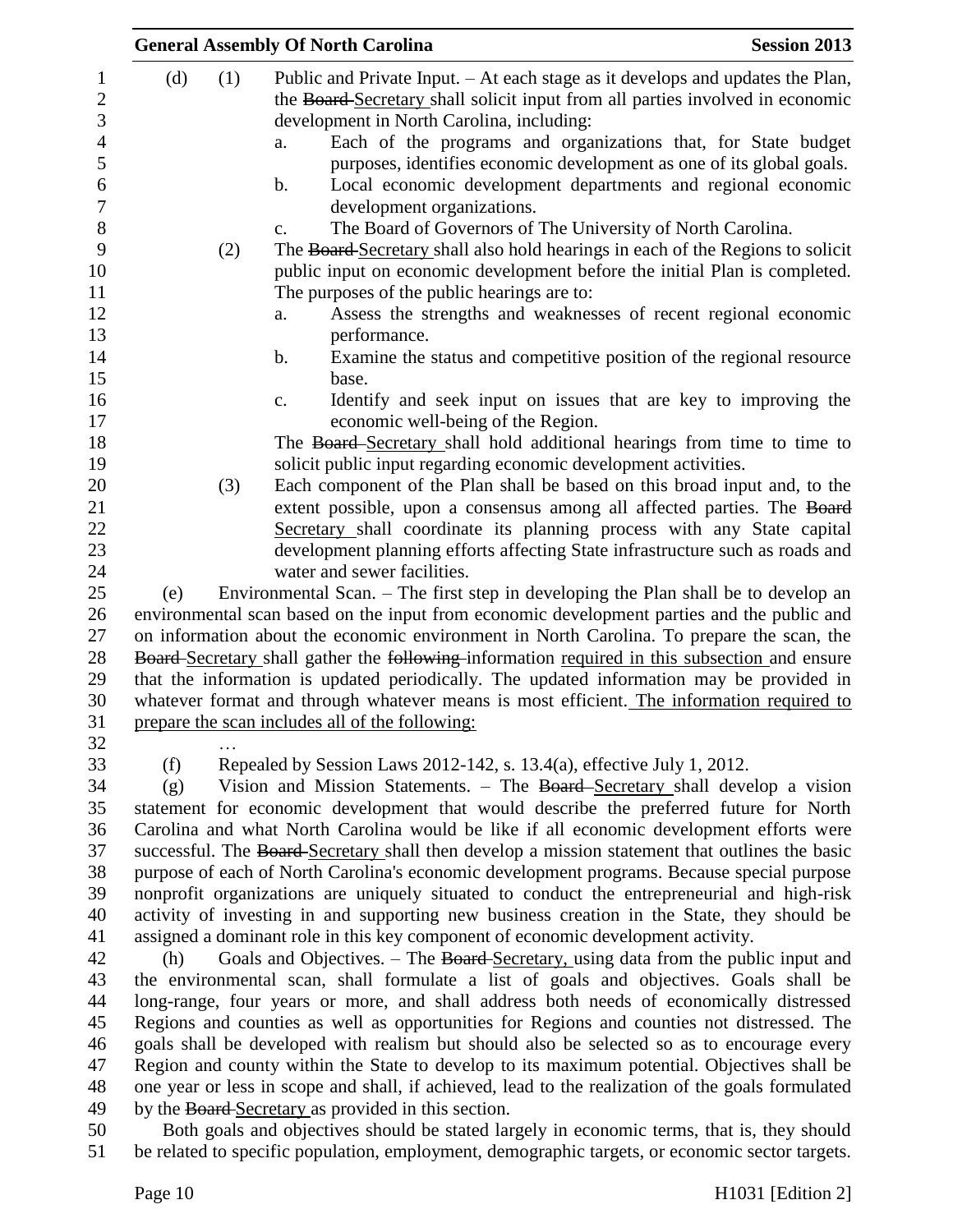Both efficiency and equity considerations are to be addressed and balanced with special emphasis placed on the needs of disadvantaged or economically distressed populations and communities. The goals and objectives should not state how the economic targets are to be reached, but rather what the economic conditions will be if they are obtained. So that the progress of North Carolina's economic development efforts can be monitored, the Board Secretary shall set objectives for each goal that allow measurement of progress toward the goal. Objectives should be quantifiable and time-specific in order to serve as performance indicators. … (j) Implementation Plan. – Based upon all of the foregoing steps, the Board Secretary shall establish an implementation plan assigning to the appropriate parties specific responsibilities for meeting measurable objectives. The implementation plan shall contain all necessary elements so that it may be used as a means to monitor performance, guide appropriations, and evaluate the outcomes of the parties involved in economic development in the State. (k) Annual Evaluation. – The Board Secretary shall annually evaluate the State's economic performance based upon the statistics listed in this subsection and upon the Board's Secretary's stated goals and objectives in its Plan. The statistics upon which the evaluation is made should be available to policymakers. The information may be provided in whatever format and through whatever means is most efficient. … (l) Accountability. – The Board Secretary shall make all data, plans, and reports available to the General Assembly, the Joint Legislative Commission on Governmental Operations, the Joint Legislative Economic Development and Global Engagement Oversight Committee, the Senate Appropriations Committee on Natural and Economic Resources, and the House of Representatives Appropriations Subcommittee on Natural and Economic Resources at 26 appropriate times and upon request. The Board-Secretary shall prepare and make available on an annual basis public reports on each of the major sections of the Plan and the Annual Report indicating the degree of success in attaining each development objective." **SECTION 1.2.(c)** G.S. 143B-437.03 is repealed. **SECTION 1.3.** The Department of Commerce shall study and develop a plan for contracting with a North Carolina nonprofit corporation pursuant to G.S. 143B-431A, as enacted by this act, for the performance of economic development activities and duties of the Department. The study shall include each of the following: (1) The Department shall develop a plan for private fund-raising efforts for the nonprofit corporation for the performance of economic development functions. The study shall include the creation of a budget for the nonprofit corporation that provides for the performance of core functions of the corporation, including economic development functions, in the absence of private funds. The study shall compare the budget of the Department and the budget developed for the nonprofit corporation according to Department division and budget category, including personal services; purchased services; supplies; property, plant, and equipment; other expenses and adjustments; aid and public assistance; and other budget categories used by the Department. The study shall include a measurement and estimation of expected private fund-raising potential, and the Department shall examine the efforts of other states that have permitted public-private partnerships for economic development activities and report on the source or sources of funds for those partnerships, separately accounting for funds provided by the State and private funds. (2) The Department shall report on each performance metric listed in this subdivision. The report shall analyze the Department's performance for each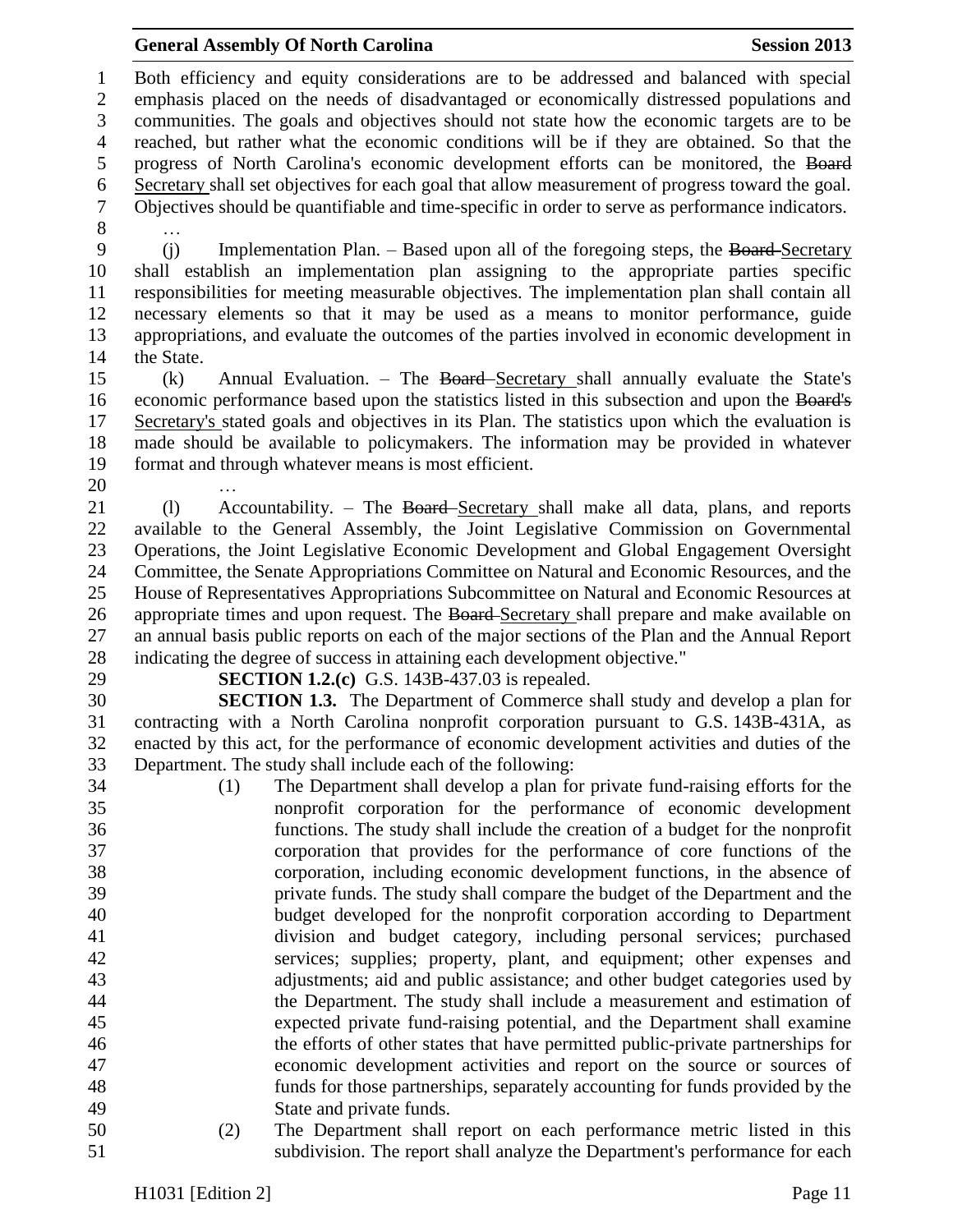|          | <b>General Assembly Of North Carolina</b> |    | <b>Session 2013</b>                                                                                                         |
|----------|-------------------------------------------|----|-----------------------------------------------------------------------------------------------------------------------------|
|          |                                           |    | metric for (i) the last full year prior to contracting for performance of the                                               |
|          |                                           |    | metric and (ii) the annual average for the five-year period preceding                                                       |
|          |                                           |    | contracting for performance of the metric. The performance metrics to be                                                    |
|          |                                           |    | reported upon are as follows:                                                                                               |
|          | a.                                        |    | For business recruitment:                                                                                                   |
|          |                                           | 1. | Number of jobs announced by the Department in total.                                                                        |
|          |                                           | 2. | Number of jobs announced resulting from recruitment of new                                                                  |
|          |                                           |    | businesses.                                                                                                                 |
|          |                                           | 3. | Number of jobs announced resulting from existing business                                                                   |
|          |                                           |    | expansions.                                                                                                                 |
|          |                                           | 4. | Total U.S. dollar amount of investment resulting from new                                                                   |
|          |                                           |    | projects.                                                                                                                   |
|          |                                           | 5. | Total U.S. dollar amount of investment resulting from                                                                       |
|          |                                           |    | recruitment of new businesses.                                                                                              |
|          |                                           | 6. | Total U.S. dollar amount of investment resulting from                                                                       |
|          |                                           |    | existing business expansions.                                                                                               |
|          |                                           | 7. | Total U.S. dollar amount of foreign direct investment.                                                                      |
|          | $\mathbf b$ .                             |    | For business services:                                                                                                      |
|          |                                           | 1. | Number of existing businesses receiving support.                                                                            |
|          |                                           | 2. | Number of Business Services Team leads that lead to an                                                                      |
|          |                                           |    | expansion of existing businesses.                                                                                           |
|          |                                           | 3. | Number of businesses receiving export assistance.                                                                           |
|          |                                           | 4. | Total U.S. dollar amount of exports by assisted companies.                                                                  |
|          |                                           |    |                                                                                                                             |
|          | c.                                        | 1. | For tourism and marketing:<br>Number of consumer inquiries about travel to North Carolina.                                  |
|          |                                           | 2. |                                                                                                                             |
|          |                                           |    | Total U.S. dollar amount of spending by visitors while in<br>North Carolina.                                                |
|          |                                           | 3. |                                                                                                                             |
|          |                                           |    | Total U.S. dollar amount of State and local tax revenues                                                                    |
|          |                                           | 4. | resulting from visitors' spending while in North Carolina.                                                                  |
|          |                                           |    | Number of business inquiries for business relocation,                                                                       |
|          | d.                                        |    | investment, and expansion.<br>Any other information or performance metrics allowing comparison                              |
|          |                                           |    | between departmental and corporate performance for any other                                                                |
|          |                                           |    |                                                                                                                             |
|          |                                           |    | economic development division in the Department for which the<br>Department contracts for performance with a North Carolina |
|          |                                           |    |                                                                                                                             |
|          |                                           |    | nonprofit corporation pursuant to this act.                                                                                 |
|          | e.                                        |    | Any other information or performance metrics deemed useful or                                                               |
|          |                                           |    | necessary by the Department in the listed areas or other areas.                                                             |
|          |                                           |    | The Department shall make a report to the Office of State Budget Management, to                                             |
|          |                                           |    | the Joint Legislative Commission on Governmental Operations, to the Joint Legislative                                       |
|          |                                           |    | Economic Development and Global Engagement Oversight Committee, and to the Fiscal                                           |
|          |                                           |    | Research Division no later than December 1, 2014.                                                                           |
|          |                                           |    | The Department shall require the nonprofit corporation to include in each report                                            |
|          |                                           |    | mandated by G.S. $143B-431A(e)(2)$ an analysis of the corporation's performance and a                                       |
|          |                                           |    | comparison to departmental performance using the same performance metrics studied and                                       |
|          |                                           |    | reported by the Department, as required by subdivision (2) of this section.                                                 |
|          |                                           |    | <b>SECTION 1.4.</b> G.S. 126-5 reads as rewritten:                                                                          |
|          |                                           |    | "§ 126-5. Employees subject to Chapter; exemptions.                                                                         |
| $\cdots$ |                                           |    |                                                                                                                             |
| (c2)     |                                           |    | The provisions of this Chapter shall not apply to:                                                                          |
|          |                                           |    |                                                                                                                             |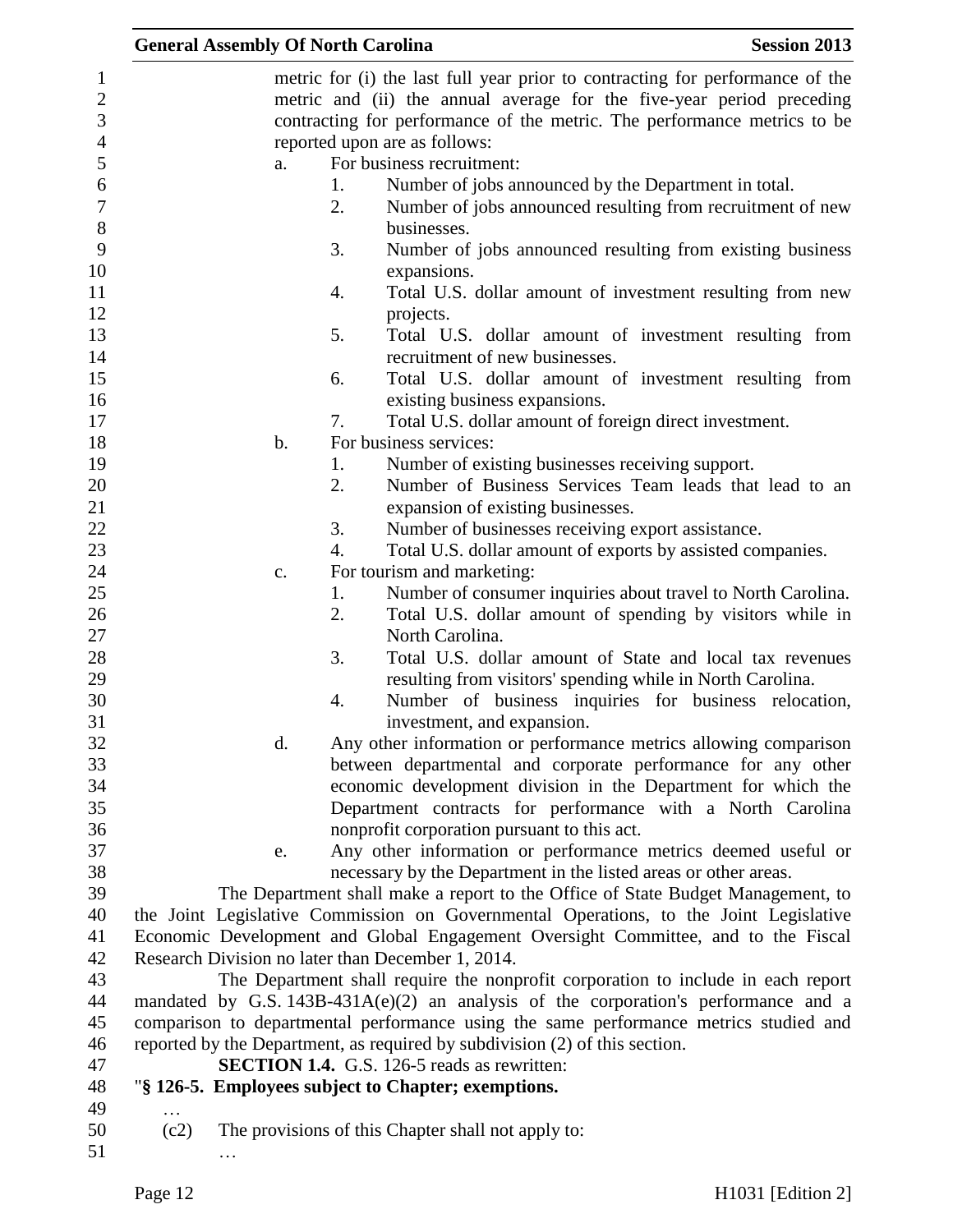|                   |           | <b>General Assembly Of North Carolina</b>                                                                                                                                                                                                   | <b>Session 2013</b>          |
|-------------------|-----------|---------------------------------------------------------------------------------------------------------------------------------------------------------------------------------------------------------------------------------------------|------------------------------|
|                   | (5)       | Officers, employees, and members of the governing board of a North<br>Carolina nonprofit corporation with which the Department of Commerce has<br>contracted pursuant to the authority granted in G.S. 143B-431A.                           |                              |
| $\cdots$<br>(d)   | (1)       | Exempt Positions in Cabinet Department. – Subject to the provisions of this<br>Chapter, which is known as the State Personnel Act, the Governor may<br>designate a total of 1,000 exempt positions throughout the following<br>departments: |                              |
|                   | (2b)<br>" | Designation of Liaison Positions. – Liaisons to the Collaboration for<br>Prosperity Zones set out in G.S. 143B-28.1 for the Departments of<br>Commerce, Environment and Natural Resources, and Transportation are<br>designated as exempt.  |                              |
|                   |           | <b>SECTION 1.5.</b> Section 15.7A of S.L. 2013-360 is repealed.<br><b>SECTION 1.6.</b> Section 1.5 of this act is effective when it becomes law. The<br>remainder of this Part becomes effective July 1, 2014.                              |                              |
| PART II.          |           | NORTH CAROLINA BOARD<br><b>MODIFY</b><br>OF                                                                                                                                                                                                 | <b>SCIENCE</b><br><b>AND</b> |
| <b>TECHNOLOGY</b> |           |                                                                                                                                                                                                                                             |                              |
|                   |           | <b>SECTION 2.1.</b> Part 18 of Article 10 of Chapter 143B of the General Statutes reads                                                                                                                                                     |                              |
| as rewritten:     |           |                                                                                                                                                                                                                                             |                              |
|                   |           | "Part 18. North Carolina Board of Science and Technology-Science, Technology, and                                                                                                                                                           |                              |
|                   |           | Innovation.                                                                                                                                                                                                                                 |                              |
|                   |           | "§ 143B-472.80. North Carolina Board of Science and Technology; Science, Technology,                                                                                                                                                        |                              |
|                   |           | and Innovation; creation; powers and duties.                                                                                                                                                                                                |                              |
|                   |           | The North Carolina Board of Science and Technology-Science, Technology, and Innovation                                                                                                                                                      |                              |
|                   |           | of the Department of Commerce is created. The Board has the following powers and duties:                                                                                                                                                    |                              |
|                   |           |                                                                                                                                                                                                                                             |                              |
|                   | (4)       | To advise and make recommendations to the Governor, the General                                                                                                                                                                             |                              |
|                   |           | Assembly, the Secretary of Commerce, and the Economic Development                                                                                                                                                                           |                              |
|                   |           | Board-any North Carolina nonprofit corporation with which the Department                                                                                                                                                                    |                              |
|                   |           | of Commerce contracts pursuant to G.S. 143B-431A on the role of science                                                                                                                                                                     |                              |
|                   |           | and technology science, technology, and innovation in the economic growth                                                                                                                                                                   |                              |
|                   |           | and development of North Carolina.                                                                                                                                                                                                          |                              |
|                   |           |                                                                                                                                                                                                                                             |                              |
|                   |           | "§ 143B-472.81. North Carolina Board of <del>Science and Technology; Science, Technology,</del>                                                                                                                                             |                              |
|                   |           | and Innovation; membership; organization; compensation; staff services.                                                                                                                                                                     |                              |
| (a)               |           | The North Carolina Board of Science and Technology-Science, Technology, and                                                                                                                                                                 |                              |
|                   |           | Innovation consists of the Governor, the Secretary of Commerce, and $17-23$ members                                                                                                                                                         |                              |
|                   |           | appointed as follows: the Governor shall appoint one member from the University of North                                                                                                                                                    |                              |
|                   |           | Carolina at Chapel Hill, one member from North Carolina State University at Raleigh, and two                                                                                                                                                |                              |
|                   |           | members from other components of the University of North Carolina, one of which shall be                                                                                                                                                    |                              |
|                   |           | from a historically black college or university, all nominated by the President of the University                                                                                                                                           |                              |
|                   |           | of North Carolina; one member from Duke University, nominated by the President of Duke                                                                                                                                                      |                              |
|                   |           | University; one member from a private college or university, other than Duke University, in                                                                                                                                                 |                              |
|                   |           | North Carolina, nominated by the President of the Association of Private Colleges and                                                                                                                                                       |                              |
|                   |           | Universities; one member of the North Carolina Community College System; one member                                                                                                                                                         |                              |
|                   |           | representing K-12 public education; one member from the Research Triangle Institute,                                                                                                                                                        |                              |
|                   |           | nominated by the executive committee of the board of that institute; one member from the                                                                                                                                                    |                              |
|                   |           | Microelectronics Center of North Carolina, nominated by the executive committee of the board                                                                                                                                                |                              |
|                   |           |                                                                                                                                                                                                                                             |                              |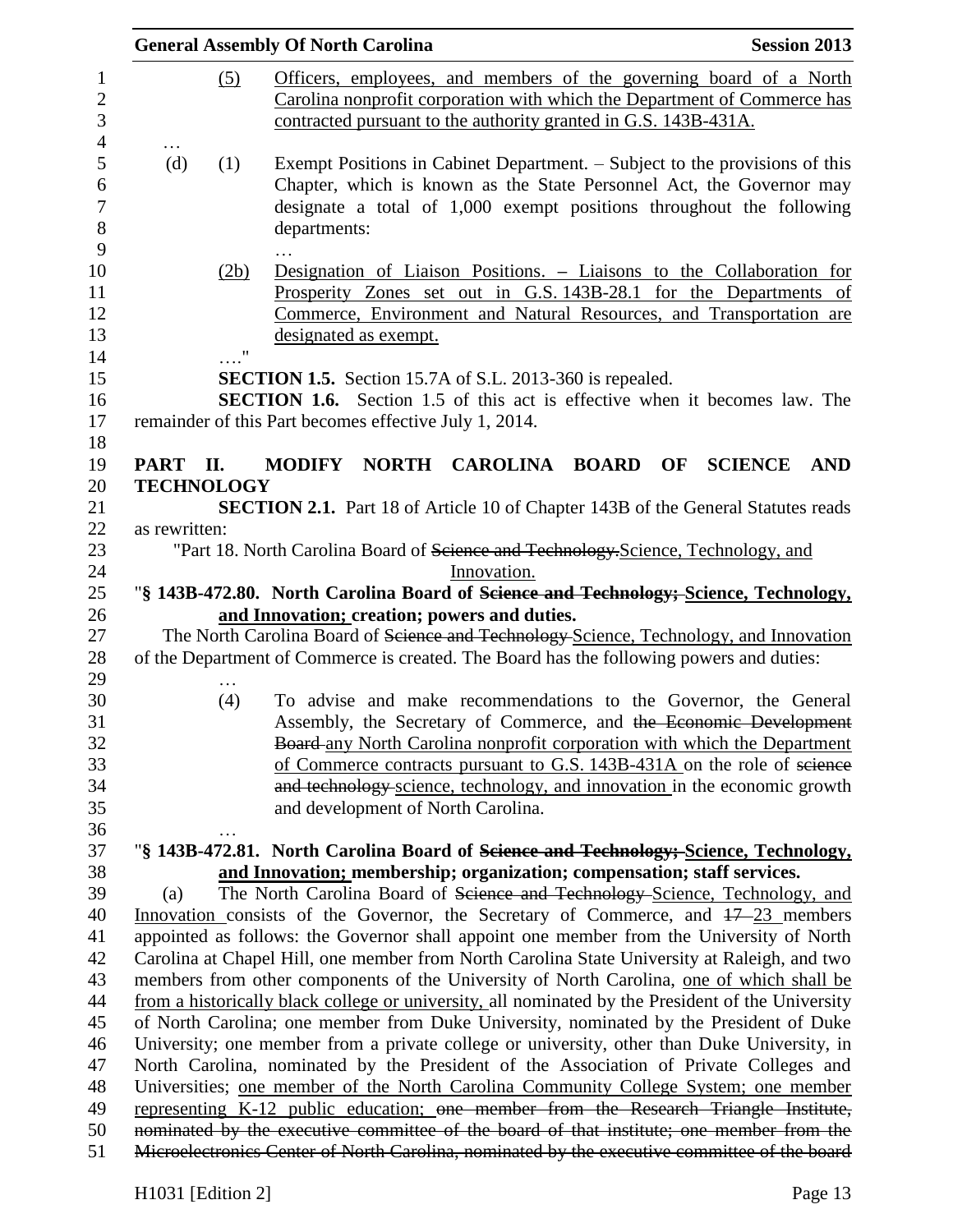of that center; one member from the North Carolina Biotechnology Center, nominated by the executive committee of the board of that center; four six members from private industry in North Carolina, at least one of whom shall be a professional engineer registered pursuant to Chapter 89C of the General Statutes or a person who holds at least a bachelors degree in engineering from an accredited college or university; and two members from public agencies in North Carolina.Carolina; and seven at-large members. Two members shall be appointed by the General Assembly, one shall be appointed upon the recommendation of the President Pro Tempore of the Senate, and one shall be appointed upon the recommendation of the Speaker of the House of Representatives in accordance with G.S. 120-121. The nominating authority for any vacancy on the Board among members appointed by the Governor shall submit to the Governor two nominations for each position to be filled, and the persons so nominated shall represent different disciplines.

…."

**SECTION 2.2.** G.S. 143B-437.80 reads as rewritten:

## "**§ 143B-437.80. North Carolina SBIR/STTR Incentive Program.**

 (a) Program. – There is established the North Carolina SBIR/STTR Incentive Program to be administered by the North Carolina Board of Science and Technology.Science, Technology, and Innovation. In order to foster job creation and economic development in the State, the Board may provide grants to eligible businesses to offset costs associated with applying to the United States Small Business Administration for Small Business Innovative Research (SBIR) grants or Small Business Technology Transfer Research (STTR) grants. The grants shall be paid from the One North Carolina Small Business Account established in G.S. 143B-437.71.

…

25 (c) Grant. – The North Carolina Board of Science and TechnologyScience, Technology, and Innovation may award grants to reimburse an eligible business for up to fifty percent (50%) of the costs of preparing and submitting a SBIR/STTR Phase I proposal, up to a maximum of three thousand dollars (\$3,000). A business may receive only one grant under this section per year. A business may receive only one grant under this section with respect to each federal proposal submission. Costs that may be reimbursed include costs incurred directly related to preparation and submission of the grant such as word processing services, proposal consulting fees, project-related supplies, literature searches, rental of space or equipment related to the proposal preparation, and salaries of individuals involved with the preparation of the proposals. Costs that shall not be reimbursed include travel expenses, large equipment purchases, facility or leasehold improvements, and legal fees.

 (d) Application. – A business shall apply, under oath, to the North Carolina Board of 37 Science and Technology-Science, Technology, and Innovation for a grant under this section on a form prescribed by the Board that includes at least all of the following: …."

- 
- 

## **SECTION 2.3.** G.S. 143B-437.81 reads as rewritten:

"**§ 143B-437.81. North Carolina SBIR/STTR Matching Funds Program.**

 (a) Program. – There is established the North Carolina SBIR/STTR Matching Funds 43 Program to be administered by the North Carolina Board of <del>Science and Technology.</del> Science, Technology, and Innovation. In order to foster job creation and economic development in the State, the Board may provide grants to eligible businesses to match funds received by a business as a SBIR or STTR Phase I award and to encourage businesses to apply for Phase II awards.

…

 (c) Grant. – The North Carolina Board of Science and Technology Science, Technology, and Innovation may award grants to match the funds received by a business through a SBIR/STTR Phase I proposal up to a maximum of one hundred thousand dollars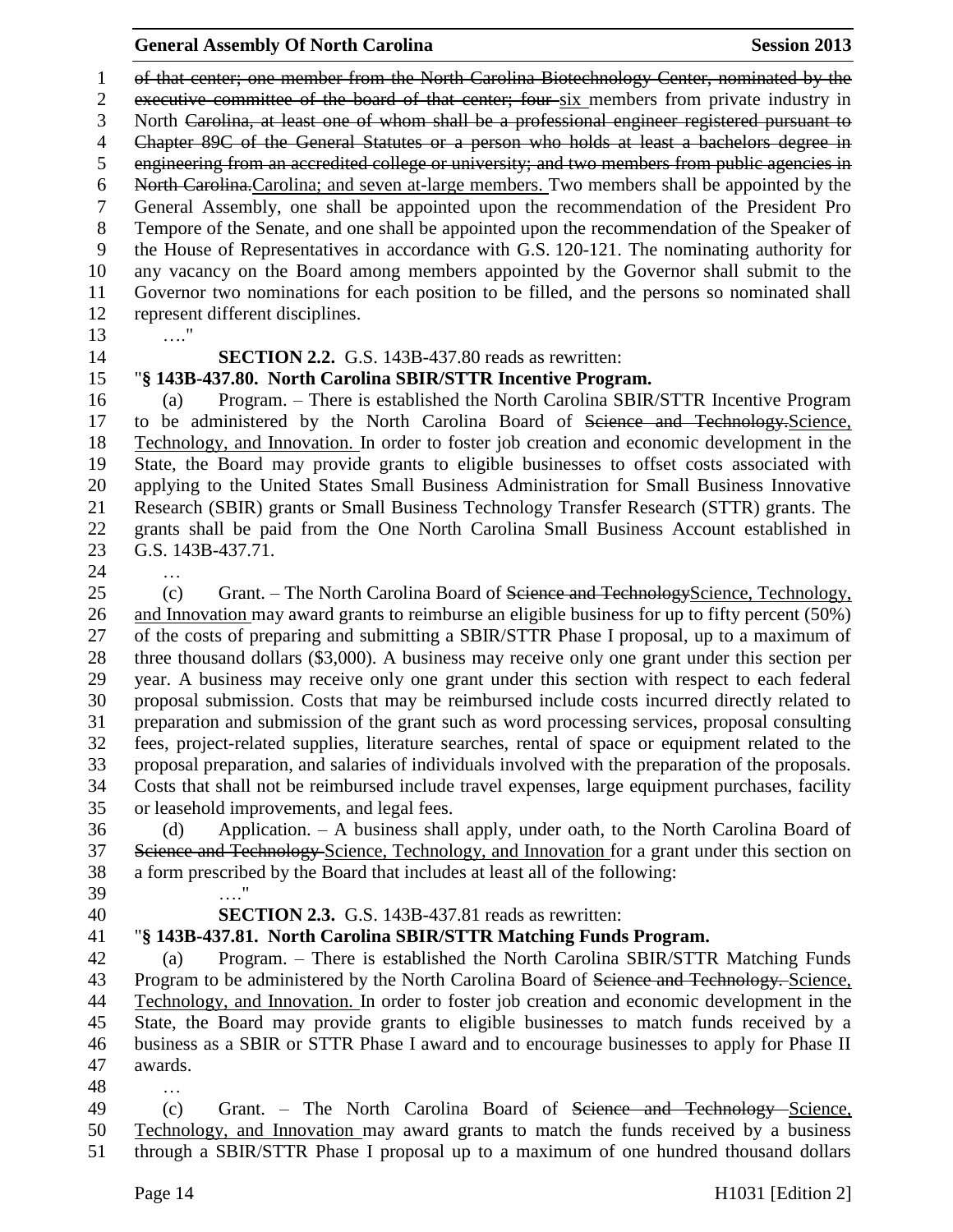#### **General Assembly Of North Carolina Session 2013**

 (\$100,000). Seventy-five percent (75%) of the total grant shall be remitted to the business upon receipt of the SBIR/STTR Phase I award and application for funds under this section. Twenty-five percent (25%) of the total grant shall be remitted to the business upon submission by the business of the Phase II application to the funding agency and acceptance of the Phase I report by the funding agency. A business may receive only one grant under this section per year. A business may receive only one grant under this section with respect to each federal proposal submission. Over its lifetime, a business may receive a maximum of five awards under this section. (d) Application. – A business shall apply, under oath, to the North Carolina Board of 10 Science and Technology Science, Technology, and Innovation for a grant under this section on a form prescribed by the Board that includes at least all of the following: …." **SECTION 2.4.** This Part becomes effective July 1, 2014. **PART III. CREATION OF COLLABORATION FOR PROSPERITY ZONES SECTION 3.1.** Intent to create Collaboration for Prosperity Zones. – It is the intent of the General Assembly to establish geographically uniform zones in this State to facilitate collaborative and coordinated planning and use of resources, to improve cooperation with other governmental and nonprofit entities at the local and regional level, to facilitate administrative efficiencies within State government, to receive advice on economic development issues by local boards established by a North Carolina nonprofit corporation with which the Department of Commerce contracts, and, to the extent feasible, to establish one-stop sources in each region for citizens and businesses seeking State services at a regional level. **SECTION 3.2.** Article 1 of Chapter 143B of the General Statutes is amended by adding a new section to read: "**§ 143B-28.1. Create Collaboration for Prosperity Zones.** For purposes of enhanced collaboration and cooperation between governmental agencies, planning, use of resources, and improved efficiency at a regional level, the State is hereby divided into eight permanent zones as follows: (1) Western Region, consisting of Buncombe, Cherokee, Clay, Graham, Haywood, Henderson, Jackson, Macon, Madison, Polk, Rutherford, Swain, and Transylvania Counties. (2) Northwest Region, consisting of Alleghany, Ashe, Alexander, Avery, Burke, Caldwell, Catawba, McDowell, Mitchell, Watauga, Wilkes, and Yancey Counties. (3) Southwest Region, consisting of Anson, Cabarrus, Cleveland, Gaston, Iredell, Lincoln, Mecklenburg, Rowan, Stanly, and Union Counties. (4) Piedmont-Triad (Central) Region, consisting of Alamance, Caswell, Davidson, Davie, Forsyth, Guilford, Randolph, Rockingham, Stokes, Surry, and Yadkin Counties. (5) North Central Region, consisting of Chatham, Durham, Edgecombe, Franklin, Granville, Harnett, Johnston, Lee, Nash, Orange, Person, Vance, Wake, Warren, and Wilson Counties. (6) Sandhills (South Central) Region, consisting of Bladen, Columbus, Cumberland, Hoke, Montgomery, Moore, Richmond, Robeson, Sampson, and Scotland Counties. (7) Northeast Region, consisting of Beaufort, Bertie, Camden, Chowan, Currituck, Dare, Gates, Halifax, Hertford, Hyde, Martin, Northampton, Pasquotank, Perquimans, Pitt, Tyrrell, and Washington Counties.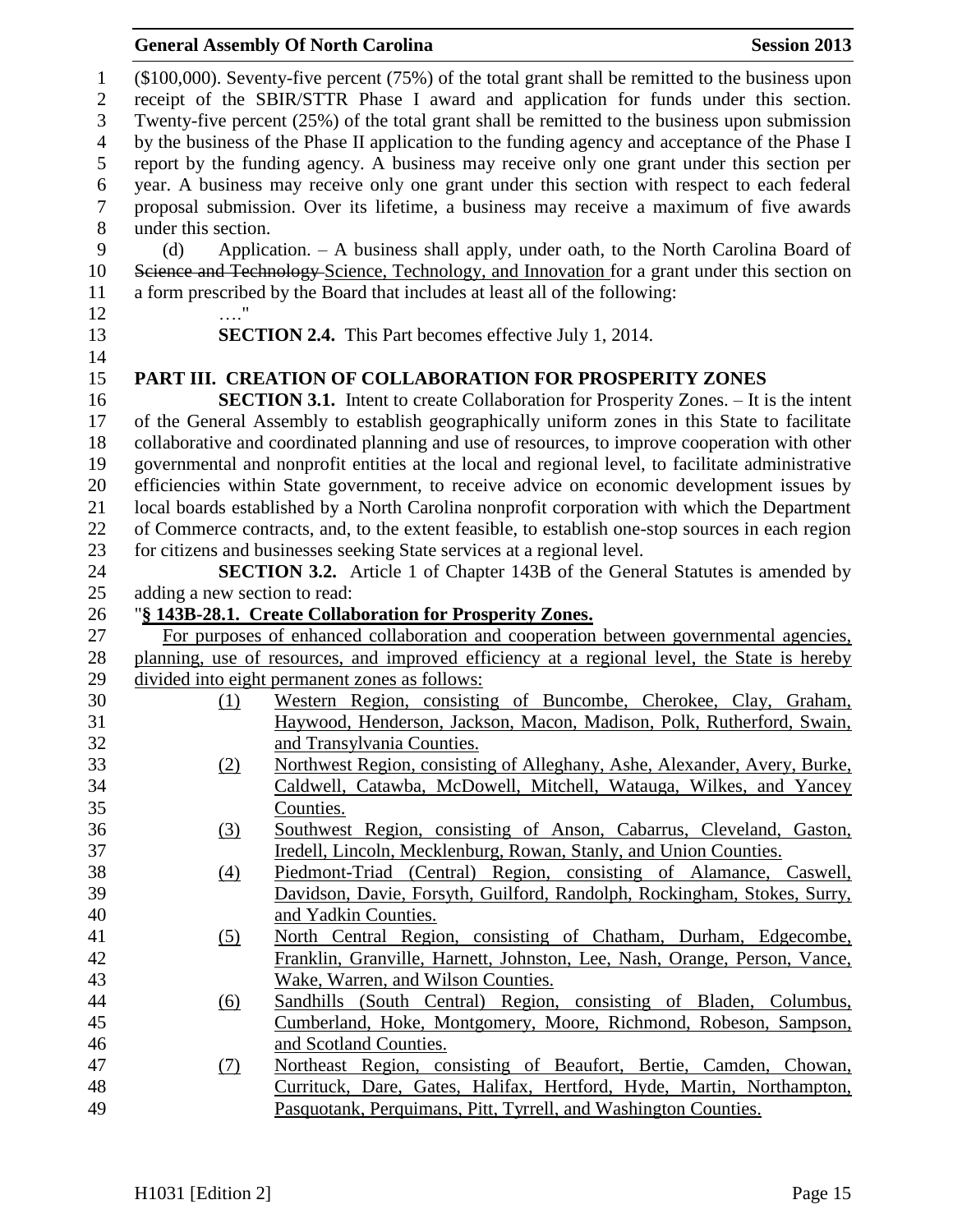|                                          | <b>General Assembly Of North Carolina</b>                                                                                                                                                                                                                                    | <b>Session 2013</b> |
|------------------------------------------|------------------------------------------------------------------------------------------------------------------------------------------------------------------------------------------------------------------------------------------------------------------------------|---------------------|
| (8)                                      | Southeast Region, consisting of Brunswick, Carteret, Craven, Duplin,                                                                                                                                                                                                         |                     |
|                                          | Greene, Jones, Lenoir, New Hanover, Onslow, Pamlico, Pender, and Wayne                                                                                                                                                                                                       |                     |
|                                          | Counties."                                                                                                                                                                                                                                                                   |                     |
|                                          | <b>SECTION 3.3.</b> Agencies shall, by January 1, 2015, report to the Joint Legislative<br>Commission on Governmental Operations, the Senate Appropriations/Base Budget Committee,<br>and the House Appropriations Committee on how they plan to establish Collaboration for |                     |
| Prosperity Zones as defined by this act. | SECTION 3.4. G.S. 115C-65 reads as rewritten:                                                                                                                                                                                                                                |                     |
|                                          | "§ 115C-65. State divided into districts.                                                                                                                                                                                                                                    |                     |
|                                          | The State of North Carolina shall be divided into eight educational districts districts, which                                                                                                                                                                               |                     |
|                                          | shall match the composition of the zones set forth in G.S. 143B-28.1 embracing the counties                                                                                                                                                                                  |                     |
| herein set forth:                        |                                                                                                                                                                                                                                                                              |                     |
|                                          | <b>FIRST DISTRICT</b>                                                                                                                                                                                                                                                        |                     |
|                                          |                                                                                                                                                                                                                                                                              |                     |
|                                          | Beaufort, Bertie, Camden, Chowan, Currituck, Dare, Gates, Hertford, Hyde, Martin,<br>Pasquotank, Perquimans, Pitt, Tyrrell, Washington.                                                                                                                                      |                     |
|                                          | <b>SECOND DISTRICT</b>                                                                                                                                                                                                                                                       |                     |
|                                          | Brunswick, Carteret, Craven, Duplin, Greene, Jones, Lenoir, New Hanover, Onslow,                                                                                                                                                                                             |                     |
| Pamlico, Pender, Sampson, Wayne.         |                                                                                                                                                                                                                                                                              |                     |
|                                          |                                                                                                                                                                                                                                                                              |                     |
|                                          | <b>THIRD DISTRICT</b>                                                                                                                                                                                                                                                        |                     |
|                                          |                                                                                                                                                                                                                                                                              |                     |
| Wake, Warren, Wilson.                    | Durham, Edgecombe, Franklin, Granville, Halifax, Johnston, Nash, Northampton, Vance,                                                                                                                                                                                         |                     |
|                                          | <b>FOURTH DISTRICT</b>                                                                                                                                                                                                                                                       |                     |
|                                          |                                                                                                                                                                                                                                                                              |                     |
| Robeson, Scotland.                       | Bladen, Columbus, Cumberland, Harnett, Hoke, Lee, Montgomery, Moore, Richmond,                                                                                                                                                                                               |                     |
|                                          | <b>FIFTH DISTRICT</b>                                                                                                                                                                                                                                                        |                     |
|                                          |                                                                                                                                                                                                                                                                              |                     |
|                                          | Alamance, Caswell, Chatham, Davidson, Forsyth, Guilford, Orange, Person, Randolph,                                                                                                                                                                                           |                     |
| Rockingham, Stokes.                      |                                                                                                                                                                                                                                                                              |                     |
|                                          |                                                                                                                                                                                                                                                                              |                     |
|                                          | <b>SIXTH DISTRICT</b>                                                                                                                                                                                                                                                        |                     |
|                                          |                                                                                                                                                                                                                                                                              |                     |
|                                          | Anson, Cabarrus, Cleveland, Gaston, Lincoln, Mecklenburg, Stanly, Union.                                                                                                                                                                                                     |                     |
|                                          | <b>SEVENTH DISTRICT</b>                                                                                                                                                                                                                                                      |                     |
|                                          |                                                                                                                                                                                                                                                                              |                     |
| Surry, Watauga, Wilkes, Yadkin.          | Alexander, Alleghany, Ashe, Avery, Burke, Caldwell, Catawba, Davie, Iredell, Rowan,                                                                                                                                                                                          |                     |
|                                          | <b>EIGHTH DISTRICT</b>                                                                                                                                                                                                                                                       |                     |
|                                          |                                                                                                                                                                                                                                                                              |                     |
|                                          | Buncombe, Cherokee, Clay, Graham, Haywood, Henderson, Jackson, Macon, Madison,<br>McDowell, Mitchell, Polk, Rutherford, Swain, Transylvania, Yancey."                                                                                                                        |                     |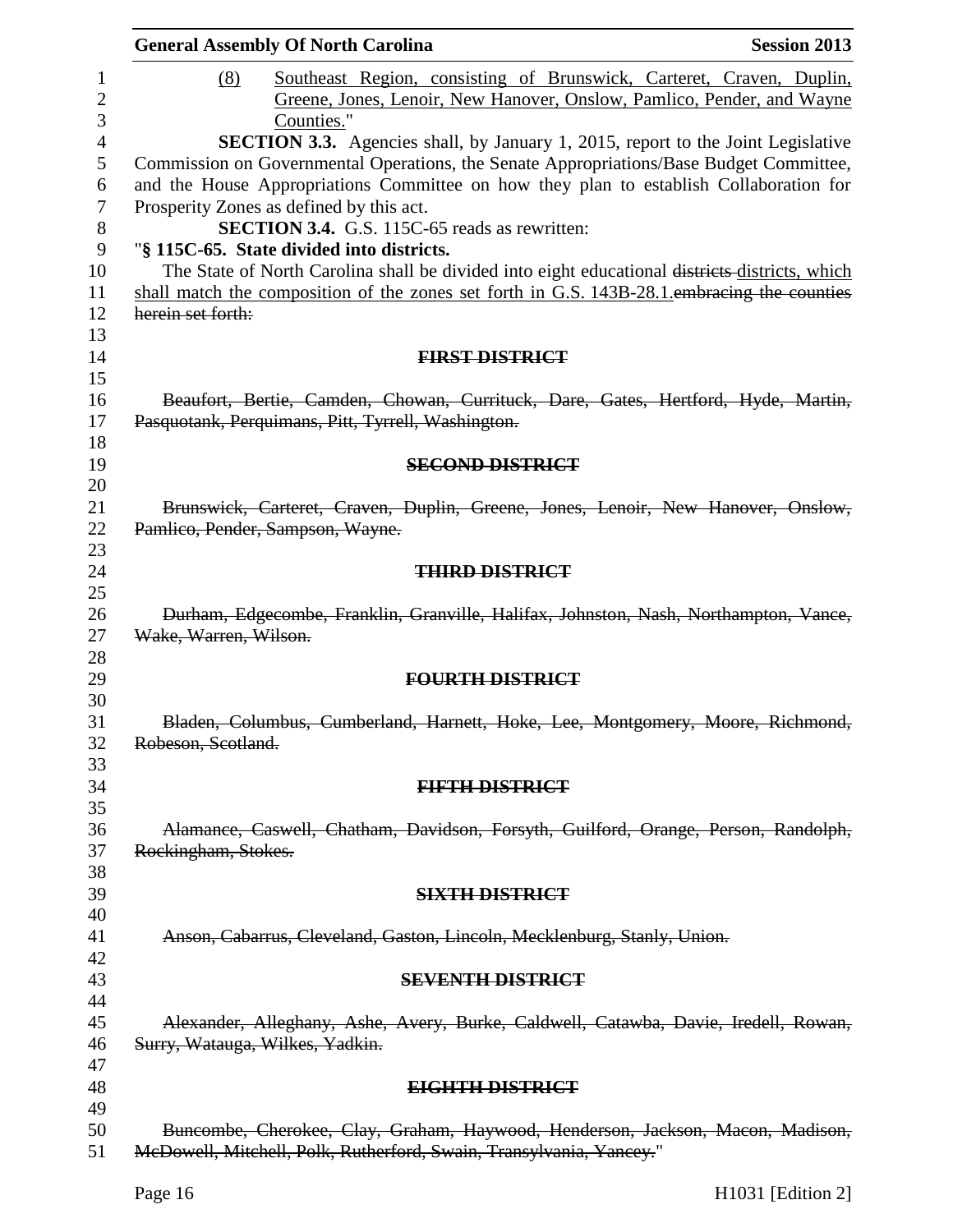**General Assembly Of North Carolina Session 2013 SECTION 3.5.** Section 3.4 of this act becomes effective April 1, 2015. Members of the State Board of Education appointed by the Governor and confirmed by the General Assembly prior to 2015 with terms ending in 2017, 2019, and 2021 shall be designated as the appointees of the following districts for the remainder of the member's current term: a. Western Region: Wayne McDevitt b. Southwest Region: Gregory Alcorn c. Piedmont Triad (Central) Region: A.L. Collins d. Sandhills (South Central) Region: Olivia Oxendine e. Northeast Region: Rebecca Taylor f. Southeast Region: Reginald Kenan The remainder of this Part becomes effective July 1, 2014. **PART IV. REQUIRE AT LEAST ONE LIAISON IN EACH COLLABORATION FOR PROSPERITY ZONE SECTION 4.1.** No later than January 1, 2015, the Departments of Commerce, Environment and Natural Resources, and Transportation shall have at least one employee physically located in the same office in each of the Collaboration for Prosperity Zones set out in G.S. 143B-28.1 to serve as that department's liaison with the other departments and with local governments, schools and colleges, planning and development bodies, and businesses in that zone. The departments shall jointly select the office. For purposes of this Part, the Department of Commerce may contract with a North Carolina nonprofit corporation pursuant to G.S. 143B-431A, as enacted by this act, to fulfill the departmental liaison requirements for each office in each of the Collaboration for Prosperity Zones. No later than January 1, 2015, the Community Colleges System Office shall designate at least one representative from a community college or from the Community Colleges System Office to serve as a liaison in each Collaboration for Prosperity Zone for the community college system, the community colleges in the zone, and other educational agencies and schools within the zone. A liaison may be from a business center located in a community college. These liaisons are not required to be collocated with the liaisons from the Departments of Commerce, Environment and Natural Resources, and Transportation. No later than January 1, 2015, the State Board of Education shall designate at least one representative from a local school administrative unit or from the Department of Public Instruction to serve as a liaison in each Collaboration for Prosperity Zone for the local school administrative units and other public schools within the zone. These liaisons are not required to be collocated with the liaisons from the Departments of Commerce, Environment and Natural Resources, and Transportation. **SECTION 4.2.** In addition to other related tasks assigned by their respective agencies, liaisons in each Collaboration for Prosperity Zone shall work to enhance collaboration and cooperation between their departments and other State agencies, local governmental agencies, and other regional public and nonprofit entities. The liaisons from the Departments of Environment and Natural Resources and Transportation shall work to consolidate and simplify the process for citizens and businesses seeking permits from their

 respective agencies. The liaisons from the Department of Commerce shall be used to support local economic development efforts, to coordinate such efforts, and to coordinate the Department of Commerce's activities within each Collaboration for Prosperity Zone. The liaisons from the community college system and local school administrative units shall work closely with the Department of Commerce and other State and local governmental agencies and local businesses in the zone to promote job development through career technical education.

 **SECTION 4.3.(a)** The Departments of Transportation and Environment and Natural Resources shall jointly report to the Office of State Budget and Management, the Joint Legislative Commission on Governmental Operations, the Joint Legislative Transportation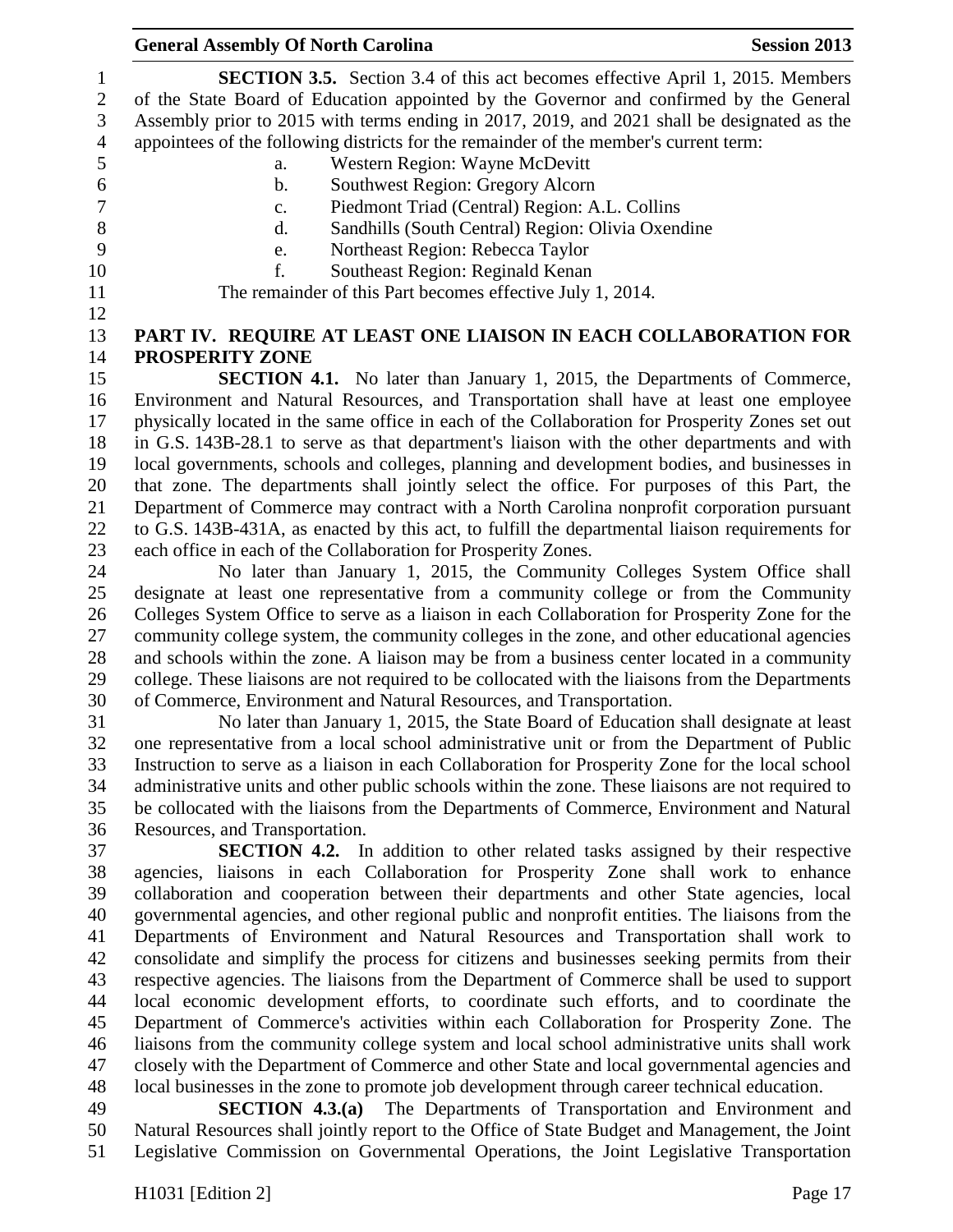|                      | <b>General Assembly Of North Carolina</b>                                                          | <b>Session 2013</b> |
|----------------------|----------------------------------------------------------------------------------------------------|---------------------|
|                      | Oversight Committee, the Environmental Review Commission, the Senate Appropriations/Base           |                     |
|                      | Budget Committee, and the House Appropriations Committee, as follows:                              |                     |
| (1)                  | No later than January 1, 2015, on the establishment of collocated liaisons                         |                     |
|                      | within each Collaboration for Prosperity Zone and a description of the                             |                     |
|                      | activities the liaisons have been assigned to perform.                                             |                     |
| (2)                  | No later than April 1, 2015, on the activities of the liaisons, specifically any                   |                     |
|                      | activities undertaken that resulted in enhanced collaboration                                      | and                 |
|                      | coordination with the other Department and with other governmental                                 |                     |
|                      | agencies, improved administrative efficiencies, and any steps taken to make                        |                     |
|                      | services to citizens and businesses within each zone more efficient,                               |                     |
|                      |                                                                                                    |                     |
|                      | economical, and user-friendly.                                                                     |                     |
|                      | <b>SECTION 4.3.(b)</b> The Community Colleges System Office and the State Board of                 |                     |
|                      | Education shall each report to the Office of State Budget and Management, the Joint                |                     |
|                      | Legislative Commission on Governmental Operations, the Joint Legislative Education                 |                     |
|                      | Oversight Committee, the Senate Appropriations/Base Budget Committee, and the House                |                     |
|                      | Appropriations Committee, as follows:                                                              |                     |
| (1)                  | No later than January 1, 2015, on the establishment of liaisons within each                        |                     |
|                      | Collaboration for Prosperity Zone and a description of the activities the                          |                     |
|                      | liaisons have been assigned to perform.                                                            |                     |
| (2)                  | No later than April 1, 2015, on the activities of the liaisons, specifically any                   |                     |
|                      | activities undertaken that resulted in enhanced collaboration                                      | and                 |
|                      | coordination with other governmental agencies, improved planning on use of                         |                     |
|                      | educational resources, and improved administrative efficiencies.                                   |                     |
|                      | <b>SECTION 4.3.(c)</b> The Department of Commerce shall include in its first report                |                     |
|                      | under G.S. 143B-431(f), as enacted by this act, a report on the establishment and activities of    |                     |
|                      | its liaisons in each Collaboration for Prosperity Zone. The Department of Commerce shall send      |                     |
|                      | a copy of this report to the Office of State Budget and Management, the Senate                     |                     |
|                      | Appropriations/Base Budget Committee, and the House Appropriations Committee.                      |                     |
|                      | <b>SECTION 4.4.</b> The Departments of Commerce, Environment and Natural                           |                     |
|                      | Resources, and Transportation, the Community Colleges System Office, and the State Board of        |                     |
|                      | Education shall use funds available to carry out the requirements of this section. Nothing in this |                     |
|                      | act shall be construed as an authorization for payment of additional compensation for persons      |                     |
| serving as liaisons. |                                                                                                    |                     |
|                      | <b>SECTION 4.5.</b> This Part becomes effective July 1, 2014, and expires July 1, 2018.            |                     |
|                      |                                                                                                    |                     |
|                      | PART V. GENERAL ASSEMBLY REVIEW OF REPORTS                                                         |                     |
|                      | <b>SECTION 5.</b> It is the intent of the General Assembly to receive and review the               |                     |
|                      | reports required by Section 4.3 of this act concerning the creation of the Collaboration for       |                     |
|                      | Prosperity Zones and to use those reports to further address the following topics:                 |                     |
| (1)                  | Enhancing collaboration and cooperation between State                                              | and other           |
|                      | governmental agencies in order to streamline and improve services to                               |                     |
|                      | citizens and businesses, to make such services more user-friendly, and to                          |                     |
|                      | implement collaborative and cooperative interagency measures to enhance                            |                     |
|                      | access to services.                                                                                |                     |
| (2)                  | Reducing barriers faced by citizens and businesses in accessing services that                      |                     |
|                      | are unnecessarily caused by agency specialization, which may produce a                             |                     |
|                      | "silo mentality."                                                                                  |                     |
| (3)                  | Additional recommendations regarding liaison personnel, including                                  |                     |
|                      | expanding the requirement to other State departments.                                              |                     |